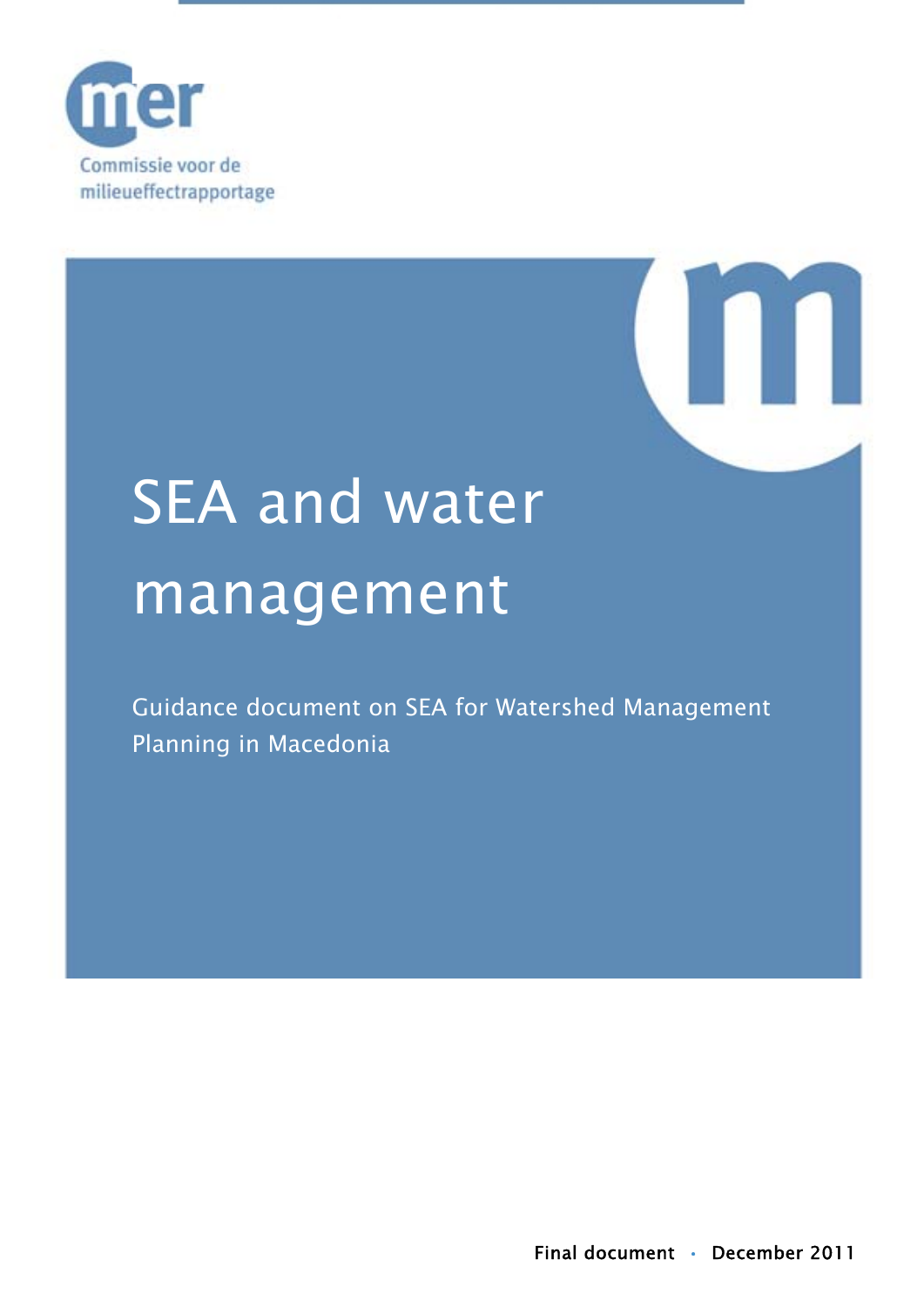#### Pre-amble

This document intends to provide generic guidance for SEA for water management planning in Macedonia. It presents practical insights on this topic as put together by the Netherlands Commission for Environmental Assessment in the course of 2010 and 2011. The guidance cannot be taken as legal advice nor should it substitute case specific advice by the relevant Macedonian authorities. Note that there is also guidance on "Integrated River Basin Management Planning" prepared by the UNDP/GEF Project: Integrated Ecosystem Management in the Prespa Lakes Basin.

This guidance has been developed in the course of a co-operation project on Strategic Environmental Assessment between the Macedonian Ministry for Environmental protection and Physical Planning and the Netherlands Commission for Environmental Assessment. The co-operation was funded by the Dutch Ministry for Infrastructure and Environment, and administered by Agentschap NL, the Agency for the Dutch Ministry of Economic Affairs, Agriculture and Innovation.

The Netherlands Commission for Environmental Assessment thanks Kiril Kalkasliev, Igor Ristovski, Dimitar Sekovski, Nikola Zdraveski and Henk van Wezel for providing feedback to an early guidance draft.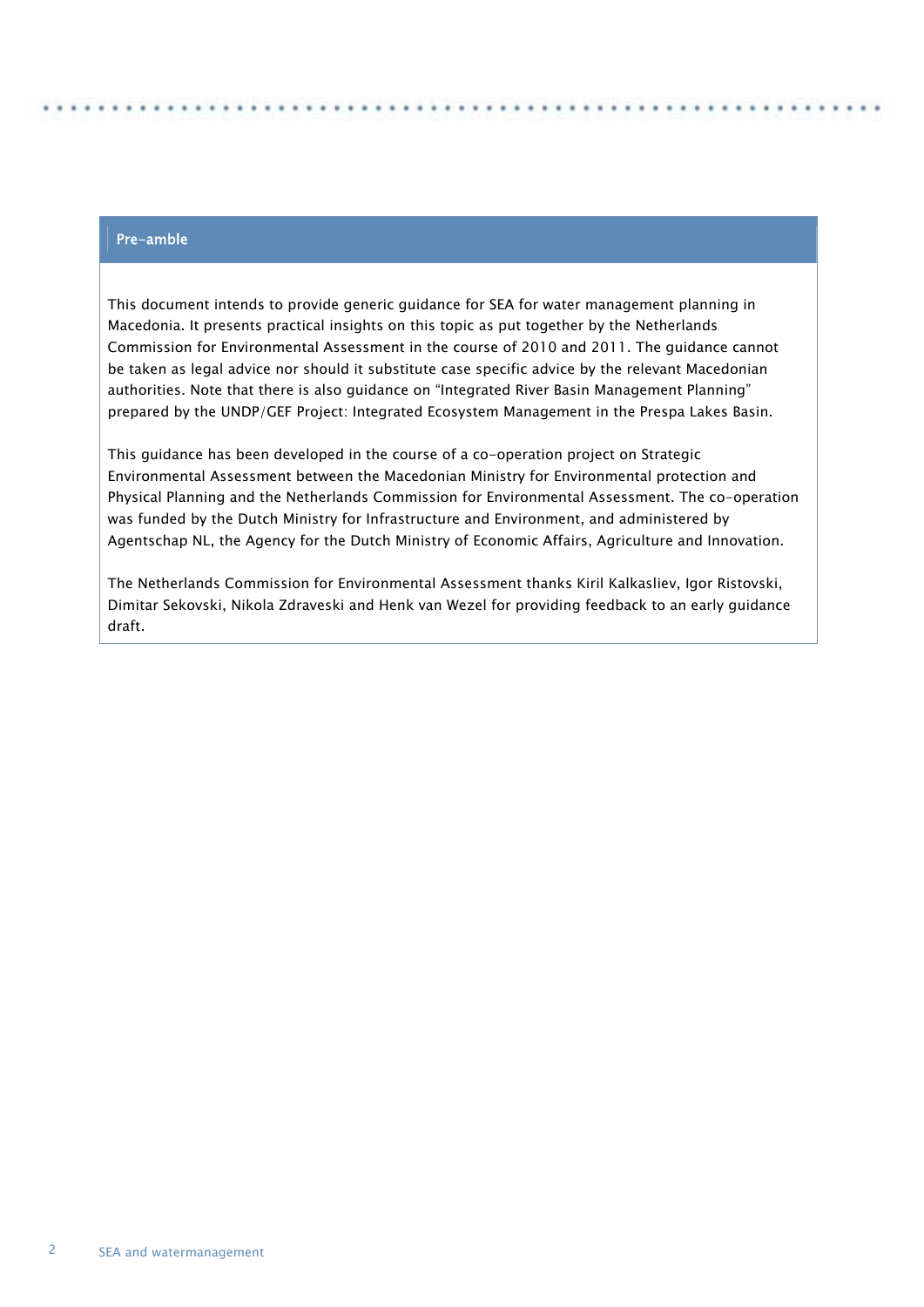## <span id="page-2-0"></span>Table of contents

| 1                       |                                 |                                                             |  |  |  |  |  |  |
|-------------------------|---------------------------------|-------------------------------------------------------------|--|--|--|--|--|--|
|                         | 1.1<br>1.2                      |                                                             |  |  |  |  |  |  |
| $\overline{2}$          |                                 |                                                             |  |  |  |  |  |  |
|                         | 2.1                             | 2.1.1                                                       |  |  |  |  |  |  |
|                         | 2.2<br>2.3                      | 2.2.1<br>2.2.2<br>2.2.3                                     |  |  |  |  |  |  |
| $\overline{\mathbf{3}}$ |                                 |                                                             |  |  |  |  |  |  |
|                         | 3.1<br>3.2<br>3.3               |                                                             |  |  |  |  |  |  |
| 4                       |                                 |                                                             |  |  |  |  |  |  |
|                         | 4.1<br>4.2<br>4.3<br>4.4<br>4.5 |                                                             |  |  |  |  |  |  |
| 5                       |                                 |                                                             |  |  |  |  |  |  |
| 6                       |                                 |                                                             |  |  |  |  |  |  |
|                         |                                 | Preparing SEA-report and draft watershed management plan 28 |  |  |  |  |  |  |
|                         |                                 |                                                             |  |  |  |  |  |  |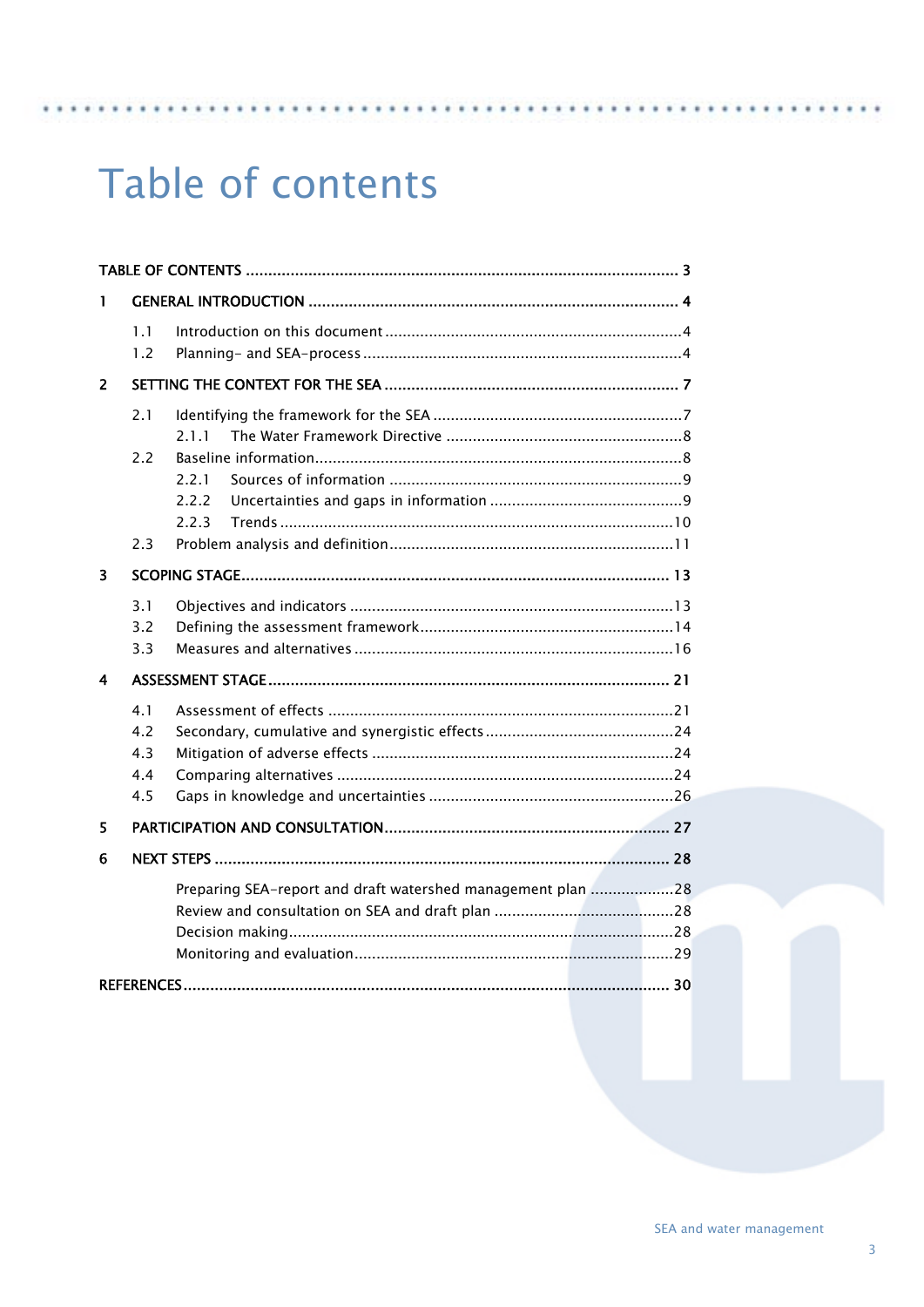## <span id="page-3-0"></span>1 General introduction

## <span id="page-3-1"></span>1.1 Introduction on this document

This document presents practical guidance on how to carry out strategic environmental assessment (SEA) of Macedonian water(shed) management planning<sup>[1](#page-3-3)</sup>. The document describes the following key steps in the SEA-process:

- 1. Setting the context
- 2. Scoping stage
- 3. Assessment stage
- 4. Participation and consultation

The next chapters describe generic guidance and points of attention for water(shed) management planning specifically (in colored frames). The Prespa Lake Watershed Management Plan developed in 2010-2011 is often used as an example (in colored boxes), as this has been a benchmark SEA for Macedonia practice.

## <span id="page-3-2"></span>1.2 Planning- and SEA-process

| Table 1: Links between planning process and SEA process (with reference to relevant sections in<br>guidance) |                                                                                                                          |                                                                      |  |  |  |
|--------------------------------------------------------------------------------------------------------------|--------------------------------------------------------------------------------------------------------------------------|----------------------------------------------------------------------|--|--|--|
| <b>Planning process</b>                                                                                      | <b>SEA process</b>                                                                                                       | <b>Consultation</b>                                                  |  |  |  |
| Baseline document                                                                                            | Setting the context for the SEA<br>• identify framework (2.1)<br>• baseline and trends (2.2)<br>problem definition (2.3) | Consultation on information<br>(sources, uncertainties)              |  |  |  |
| Scoping document                                                                                             | Scoping stage<br>$\blacksquare$ plan objectives (3.1)<br>assessment framework (3.2)<br>$\blacksquare$ alternatives (3.3) | Consultation on scoping (issues and<br>options to be covered in SEA) |  |  |  |
|                                                                                                              | Assessment stage<br>$e$ effects $(4.1, 4.2)$<br>$\blacksquare$ mitigation (4.3)                                          | Consultation on assessment criteria<br>and mitigation measures       |  |  |  |
| Draft plan                                                                                                   | Draft SEA report                                                                                                         | Review and consultation on draft                                     |  |  |  |
| Final plan                                                                                                   | <b>Final SEA</b>                                                                                                         | SEA and draft plan                                                   |  |  |  |
| Implement plan                                                                                               | Monitoring                                                                                                               |                                                                      |  |  |  |

i,

<span id="page-3-3"></span>Preparation of Watershed Management Plans or River Basin Management Plans (RBMP's) is a requirement of the Water Framework Directive (WFD), see paragraph 2.1.1. This means the plan should at least meet with the objectives of the WFD. However, a water management plan can have a broader focus than this. This guidance will address possibilities for this. That is why this guidance will refer to "Water management plans" rather than RBMP's.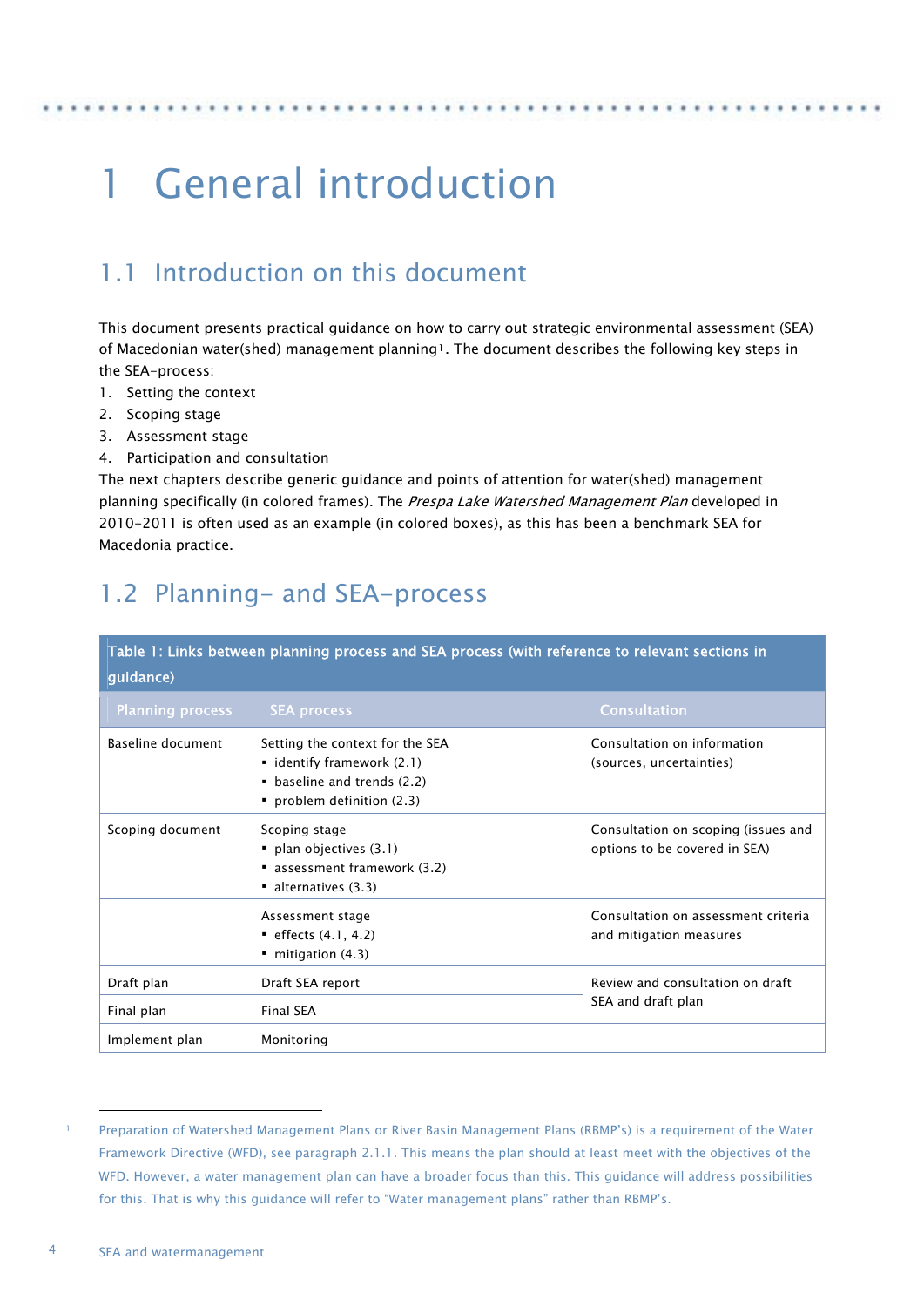SEA practice has shown SEA to be most effective if it is fully integrated into the plan-making process. SEA is also more efficient when integrated, since several of the planning process and SEA activities overlap and interact. Collecting baseline information, for example, informs both the SEA and plan development. Similarly, scoping of the environmental effects is likely to influence the generation of plan alternatives in the planning process. Table 1 shows the relationships between the SEA and the planning process. Table 1 concentrates on the key activities in both planning and SEA. However, it is also important to bear in mind that there are certain *procedural* requirements for both planning and SEA that have to be met, according to Macedonian regulation. For instance, the Macedonian SEA regulation requires a formal screening decision to be made, on whether or not an SEA is required for a specific plan or programme. A screening form has been developed for this purpose. More information on the regulatory requirements can be found on the SEA portal ([www.sea-info.mk\)](http://www.sea-info.mk/) of the Ministry of Environment and Physical Planning (MoEPP).

To achieve optimal integration of the SEA and plan processes, SEA should be started as soon as a new or revised plan is first considered, and should provide inputs at each stage of planning. It is also considered good practice to involve your decision-makers and stakeholders in the process as much as possible. Integration of SEA and planning is complex, however. SEA generates information that influences the planning process. During plan development new ideas continually emerge and ideas are being discarded and the SEA procedure should respond to these developments. Maintaining control of the developments in both the SEA and planning process, and ensuring that both processes use the same designs, plans, data, etc. is one of the biggest challenges of those responsible for the management of the plan development and SEA.



Workshop on the Prespa Watershed Management Plan and SEA, 2010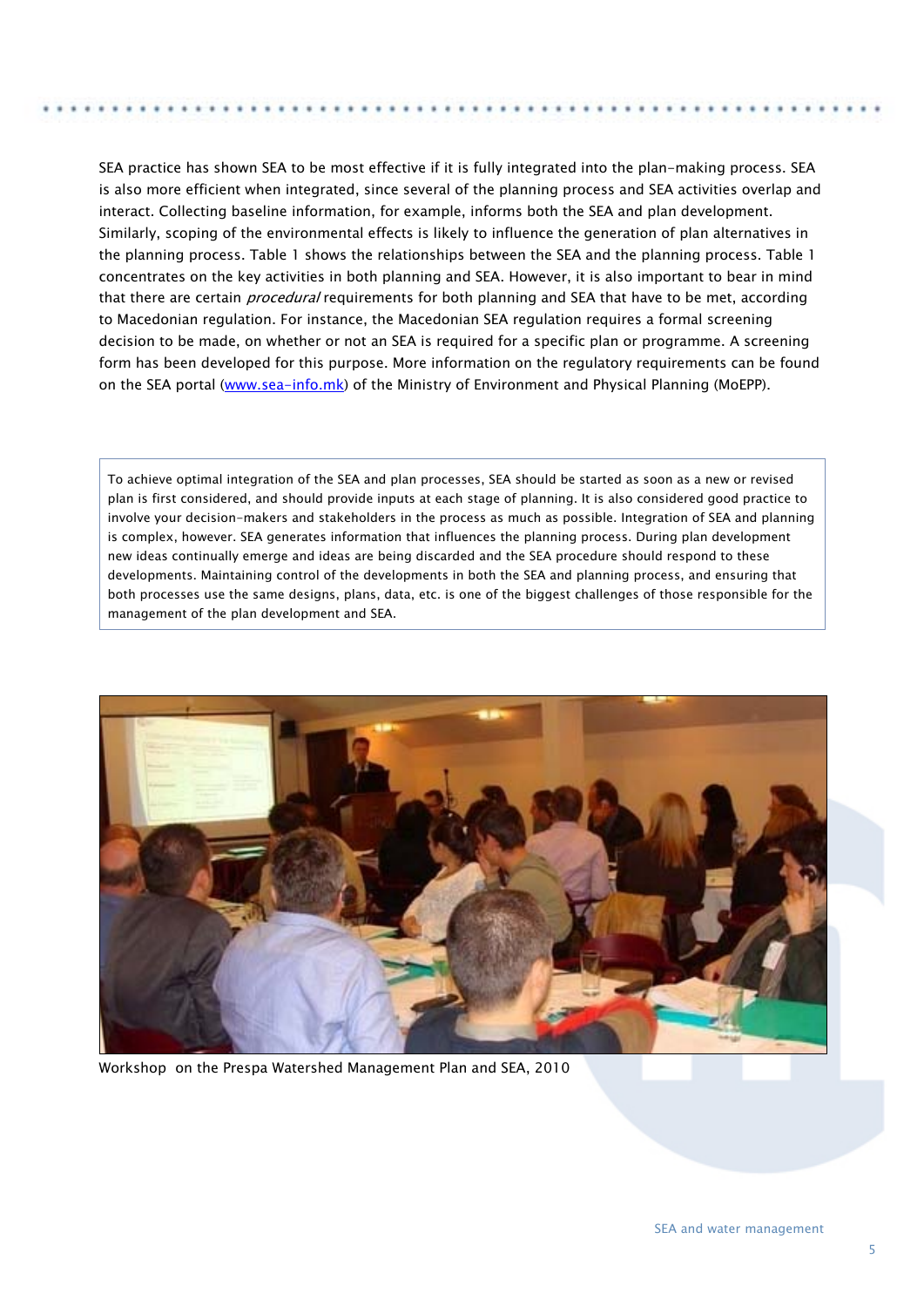## Example from the Prespa Lake Watershed Management Plan and SEA

In the early stages of the planning process, the Prespa SEA team, together with MoEPP SEA Staff, sat down to map out the steps in the planning and SEA processes. The resulting diagram helped to clarify how the different plan and SEA activities, as well as the procedural requirements, could best be co-ordinated.

| Data collection to establish baseline on<br>relevant environment and economic issues<br>Watershed management council established<br>MoEPP to notify neighbouring<br>(first as working group) later more formally<br>countries on start SEA?<br>Consultation between council and<br>Consultation provides input into SEA<br>consultant team on:<br>scope<br>role council<br>٠<br>process design, including SEA<br>٠<br>selection of key issues, and<br>possible direction for solutions.<br>Consultant team prepares<br>SEA consultant prepares SEA report<br>programme of measures, in regular<br>consultation with council.<br>SEA submitted to Sustainable<br>Development dept. MoEPP for first<br>opinion<br>Public consultation on draft plan (programme)<br>of measures)<br>Public consultation on draft SEA.<br>(including transboundary)<br>consultation!)<br>Finalise plan<br>Finalise SEA report<br>Sustainable Development dept.<br>MoEPP reviews final SEA report<br>Minister MoEPP formally adopts plan.<br>Monitoring of environmental issues.<br>Plan implementation | Prespa Watershed Plan<br>Consultant team established to prepare<br>baseline and programme of measures<br>(includes SEA certified consultant) |  |  | <b>SEA process</b><br>Screening: Check if SEA needed |  |
|------------------------------------------------------------------------------------------------------------------------------------------------------------------------------------------------------------------------------------------------------------------------------------------------------------------------------------------------------------------------------------------------------------------------------------------------------------------------------------------------------------------------------------------------------------------------------------------------------------------------------------------------------------------------------------------------------------------------------------------------------------------------------------------------------------------------------------------------------------------------------------------------------------------------------------------------------------------------------------------------------------------------------------------------------------------------------------|----------------------------------------------------------------------------------------------------------------------------------------------|--|--|------------------------------------------------------|--|
|                                                                                                                                                                                                                                                                                                                                                                                                                                                                                                                                                                                                                                                                                                                                                                                                                                                                                                                                                                                                                                                                                    |                                                                                                                                              |  |  | Complete MoEPP screening form                        |  |
|                                                                                                                                                                                                                                                                                                                                                                                                                                                                                                                                                                                                                                                                                                                                                                                                                                                                                                                                                                                                                                                                                    |                                                                                                                                              |  |  |                                                      |  |
|                                                                                                                                                                                                                                                                                                                                                                                                                                                                                                                                                                                                                                                                                                                                                                                                                                                                                                                                                                                                                                                                                    |                                                                                                                                              |  |  |                                                      |  |
|                                                                                                                                                                                                                                                                                                                                                                                                                                                                                                                                                                                                                                                                                                                                                                                                                                                                                                                                                                                                                                                                                    |                                                                                                                                              |  |  |                                                      |  |
|                                                                                                                                                                                                                                                                                                                                                                                                                                                                                                                                                                                                                                                                                                                                                                                                                                                                                                                                                                                                                                                                                    |                                                                                                                                              |  |  |                                                      |  |
|                                                                                                                                                                                                                                                                                                                                                                                                                                                                                                                                                                                                                                                                                                                                                                                                                                                                                                                                                                                                                                                                                    |                                                                                                                                              |  |  |                                                      |  |
|                                                                                                                                                                                                                                                                                                                                                                                                                                                                                                                                                                                                                                                                                                                                                                                                                                                                                                                                                                                                                                                                                    |                                                                                                                                              |  |  |                                                      |  |
|                                                                                                                                                                                                                                                                                                                                                                                                                                                                                                                                                                                                                                                                                                                                                                                                                                                                                                                                                                                                                                                                                    |                                                                                                                                              |  |  |                                                      |  |
|                                                                                                                                                                                                                                                                                                                                                                                                                                                                                                                                                                                                                                                                                                                                                                                                                                                                                                                                                                                                                                                                                    |                                                                                                                                              |  |  |                                                      |  |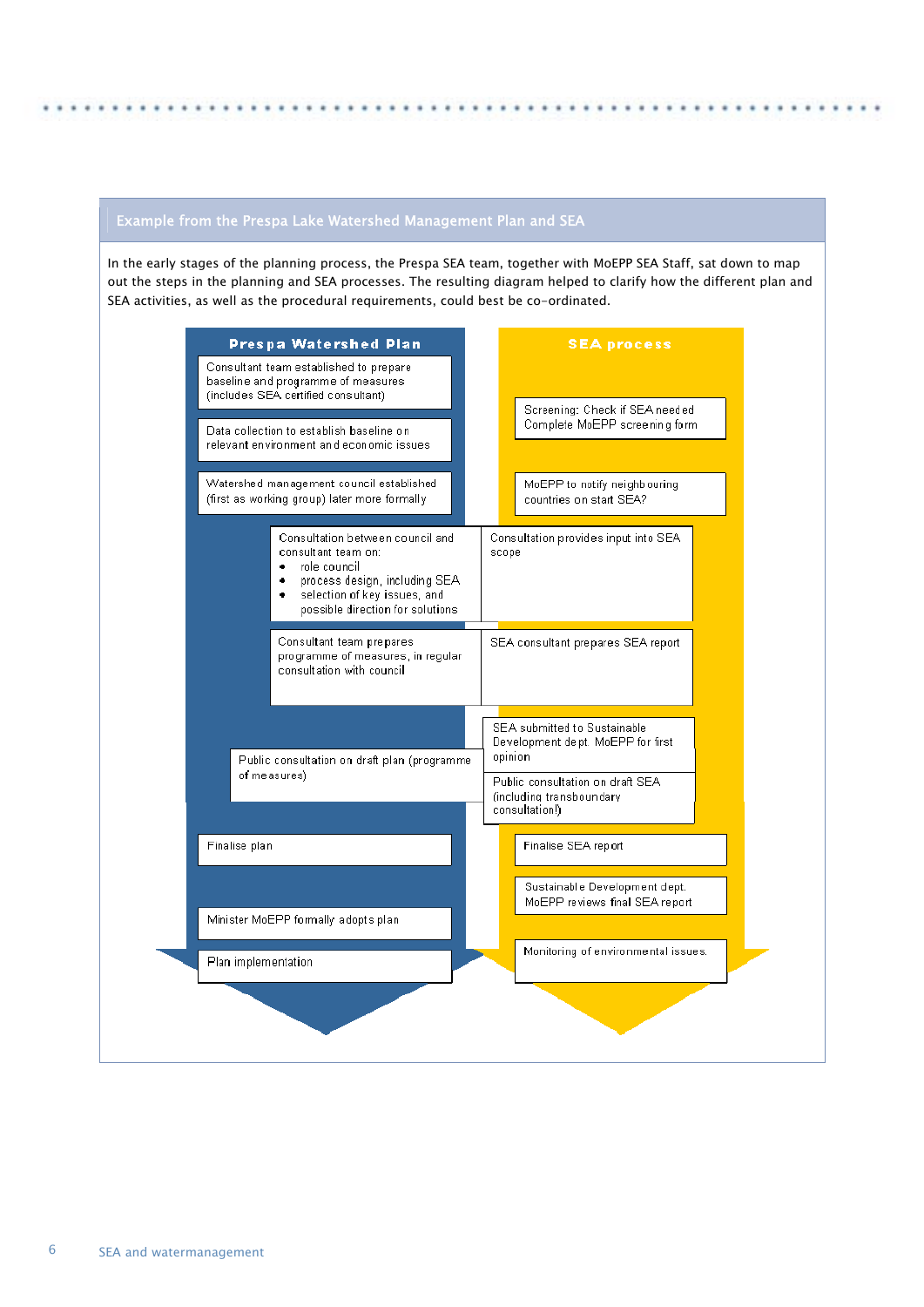## <span id="page-6-0"></span>2 Setting the context for the SEA

The purpose of SEA is to help (improve) policy making and decision making, by making environmental issues/effects clear. Key issues for the plan and SEA are objectives (what goals should be achieved with the plan) and **alternatives** (what are the possible solutions for achieving the objectives). The objectives and alternatives for the plan depend on the context of that plan:

- the legal and political 'conditions' for the plan;
- understanding the current and future situation, which will show the problems that the specific plan has to deal with.

The context of the plan determines the scope of the SEA: which issues are important, which objectives are realistic, which possible solutions the plan could provide and what information is needed to make the necessary choices (see Chapter 3).

## <span id="page-6-1"></span>2.1 Identifying the framework for the SEA

The plan may be influenced in various ways by other plans or programmes, or by external environmental protection objectives such as those laid down in policies or legislation. Knowing these relationships makes it possible to take advantage of potential synergies and to deal with any inconsistencies and constraints.

Examples which can be relevant for water(shed) management plans:

- **European Directives, including the Habitats, Birds, Nitrates, Water Framework Directive and Waste** Framework Directive
- National and transboundary policies and strategies on SEA, sustainable development, biodiversity, climate change etc
- Strategies and objectives for protected areas and nature reserves within the area that is influenced by the plan
- Land use or spatial plans for areas affected by the plan, at different levels (regional, local)
- Plans for specific sectors of the physical environment or types of activities (regional economic strategy, waste management plans, etc.)

#### What to do at this stage:

- Identify all policies, legislation and other plans and programmes which may influence the water(shed) management plan. If the context is complex, it can be helpful to develop a table, matrix or scheme that represents relationships between policies, plans etc.
- Analyze the consequences of these for the water(shed) management plan. Other policies may be dictating certain objectives or limiting the possible solutions.

The Draft SEA-report on the Lake Prespa Watershed Management Plan (October 2011) mentions a list of "preconditions". These are legal, political and economic measures that are planned, or in fact already in force, and are also – according to the authors of the plan and the SEA – necessary to address some of the key environmental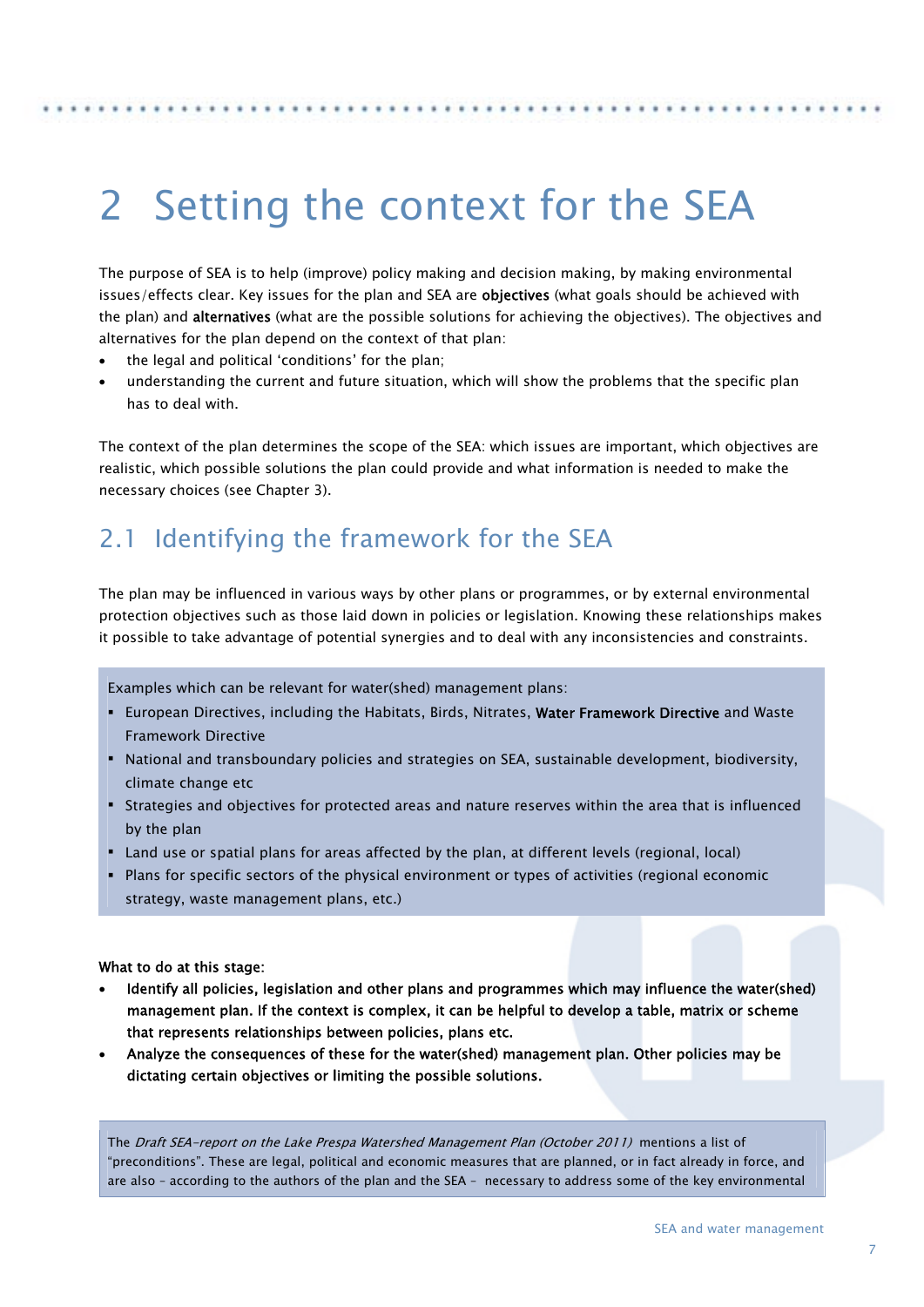problems in the area. However, not all of these preconditions are within the competence of the plan, which means that lack of implementation or enforcement of such measures lies outside the influence of the Prespa Lake Watershed Management Plan itself. Moreover, the SEA team cannot easily address this in the SEA, since it might suggest problems in the functioning of certain government bodies, which is a sensitive issue. The SEA can, of course, present prognoses for trends in environmental issues, and can also point out that, despite the fact that measures have been adopted and are supposed to be carried out, the trends show certain environmental qualities getting worse. This topic can then be picked up in consultations and by decision-makers, who may request that the SEA also develops recommendations for improving the institutional setting of the plan. Another possibility is to develop different scenarios for the implementation of existing measures as part of the business-as-usual description of the plan area (see Chapter 3).

### <span id="page-7-0"></span>2.1.1 The Water Framework Directive

The implementation of the European Water Framework Directive (WFD) is often the most prominent reason to establish a Water management plan. The WFD requires the establishment of river basin districts, each of which must produce a River basin management plan (RBMP). The key aims of the WFD are:

- to extend the scope of water protection to all surface and groundwater
- to achieve 'good status' (as defined by the WFD) for most of Europe's waters by 2015
- to develop a combined approach of emission limit values and quality standards to manage water quality and quantity
- to facilitate the efficient economic valuation of water resources
- to enhance levels of consultation and public participation during water management.

There are different linkages between the WFD and the SEA Directive. The RBMP must identify the river basin's key characteristics, review impact of human activity on the status of water and estimate the effects of existing legislation on meeting the WFD's objectives. The SEA Directive states that these type of plans fall within the remit of the SEA Directive and should therefore be subject to an assessment. Each of the next procedures are requirements of both Directives, and must therefore be addressed in each case:

- collection of baseline data
- assessment of alternatives and options
- assessment of policies
- suggestion of mitigation measures
- development of monitoring procedures
- development of consultation and public participation procedures.

These linkages imply that a lot of data and information that is needed for the RBMP will also be needed for the SEA-report and vice versa. To avoid unnecessary duplication of effort, it is important to coordinate the collection of data and information. Note that there is also Macedonian guidance on "Integrated River Basin Management Planning" prepared by the UNDP/GEF Project: Integrated Ecosystem Management in the Prespa Lakes Basin.

## <span id="page-7-1"></span>2.2 Baseline information

To identify the environmental issues and trends that characterise the areas affected by the plan, sufficient information needs to be collected. The baseline and an indication of current trends will provide the information that is needed to:

identify *problems* (which are relevant for the plan) and likely future development of those problems (see 2.3);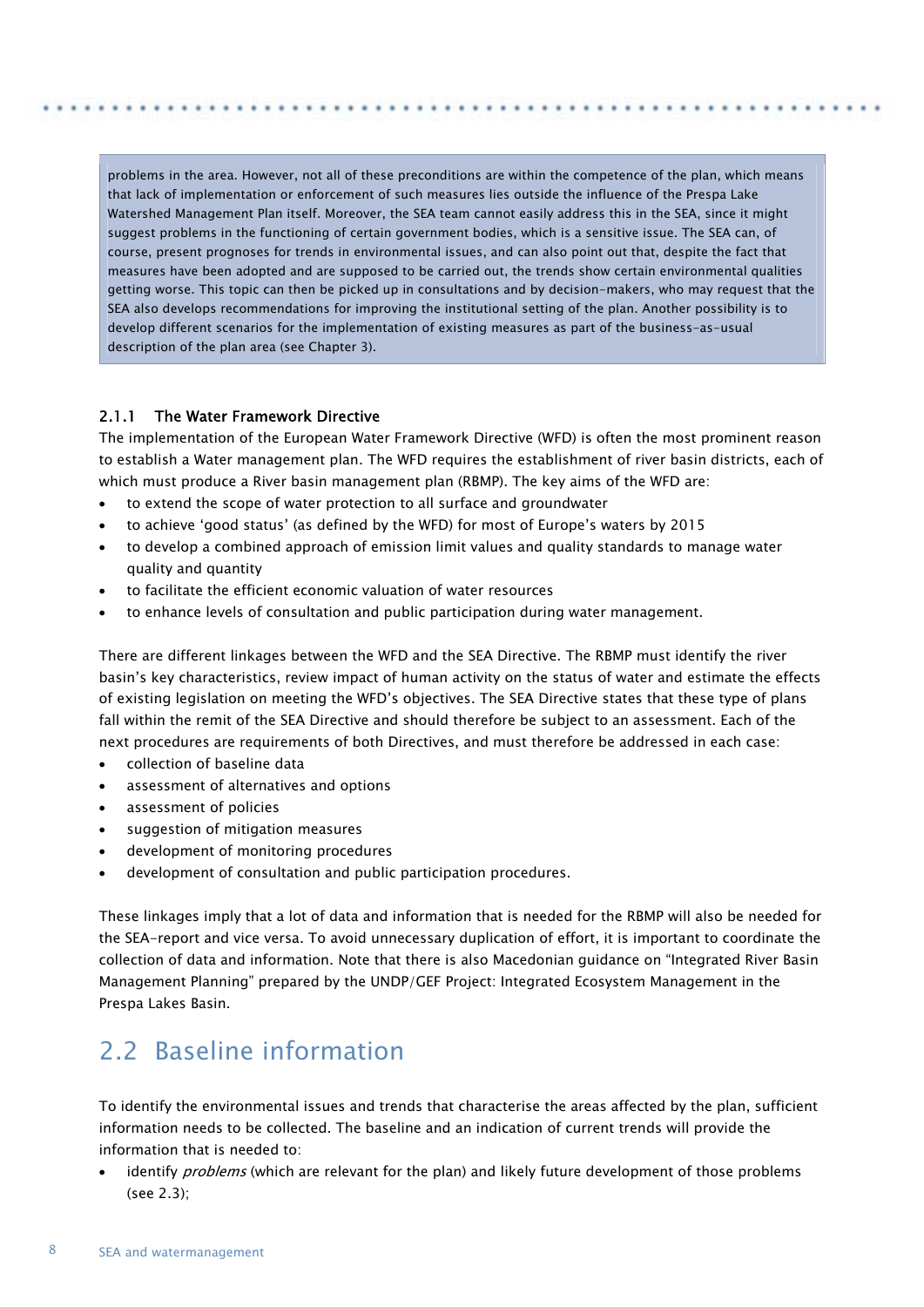establish the *reference situation* which will be used to compare alternatives on the level of achievement of objectives and environmental impact (see Chapter 4).

When collecting baseline information it is important that:

- the information is relevant and appropriate to the spatial scale of the plan;
- the information is:
	- o sufficient to identify the (key) environmental issues for the plan;
	- o focused on aspects on which the plan may have significant effect;
- the information is relevant to the objectives and indicators of the SEA (see Chapter 3).

### <span id="page-8-0"></span>2.2.1 Sources of information

There are many sources of environmental information on (inter)national, regional and local scale. Sources of information include:

- Information included in (preparation for) other strategies, plans or programmes;
- Service providers (e.g. Consultation Bodies, primary care trusts etc.), who may be able to provide environmental data as well as technical advice and information;
- Other consultees, including representative bodies and members of the public, who often have a wealth of knowledge and understanding of the strategy or plan area, e.g. local conservation groups.

It is important to explore all avenues before deciding that new information needs to be collected. On  $17th/18th$ November 2010 the Prespa Lake Watershed Management Council was installed. The phase of identifying major issues of the watershed management plan had already been finished, which means that (most of the) baseline data had already been collected. The members of the council can be an important source of information, which in this case had not yet been taken into account.

#### What to do at this stage:

- Together with stakeholders identify the information that needs to be collected and the possible sources of information.
- Link the collection of information to objectives and indicators (see Chapter 3).

### <span id="page-8-1"></span>2.2.2 Uncertainties and gaps in information

Usually not all information that is needed is available immediately. This doesn't have to be a problem, because much information can be collected during the planning process. Furthermore: the choice of objectives and alternatives determine whether more information is needed, what kind of information and at what level of detail.

In case of gaps or uncertainties in the information, choices will need to be made on whether to avoid using the information, make use of it with an explanation of its limitations, or collect further information to remove uncertainty. This choice will depend on the nature and the extent of the uncertainties.

In the case of watershed management planning uncertainties may for instance be:

- current state and trends in water quality and water quantity of both surface water and groundwater bodies (lack of monitoring data)
- sources of pollution (unknown point sources, extent of diffuse pollution, polluted sediment)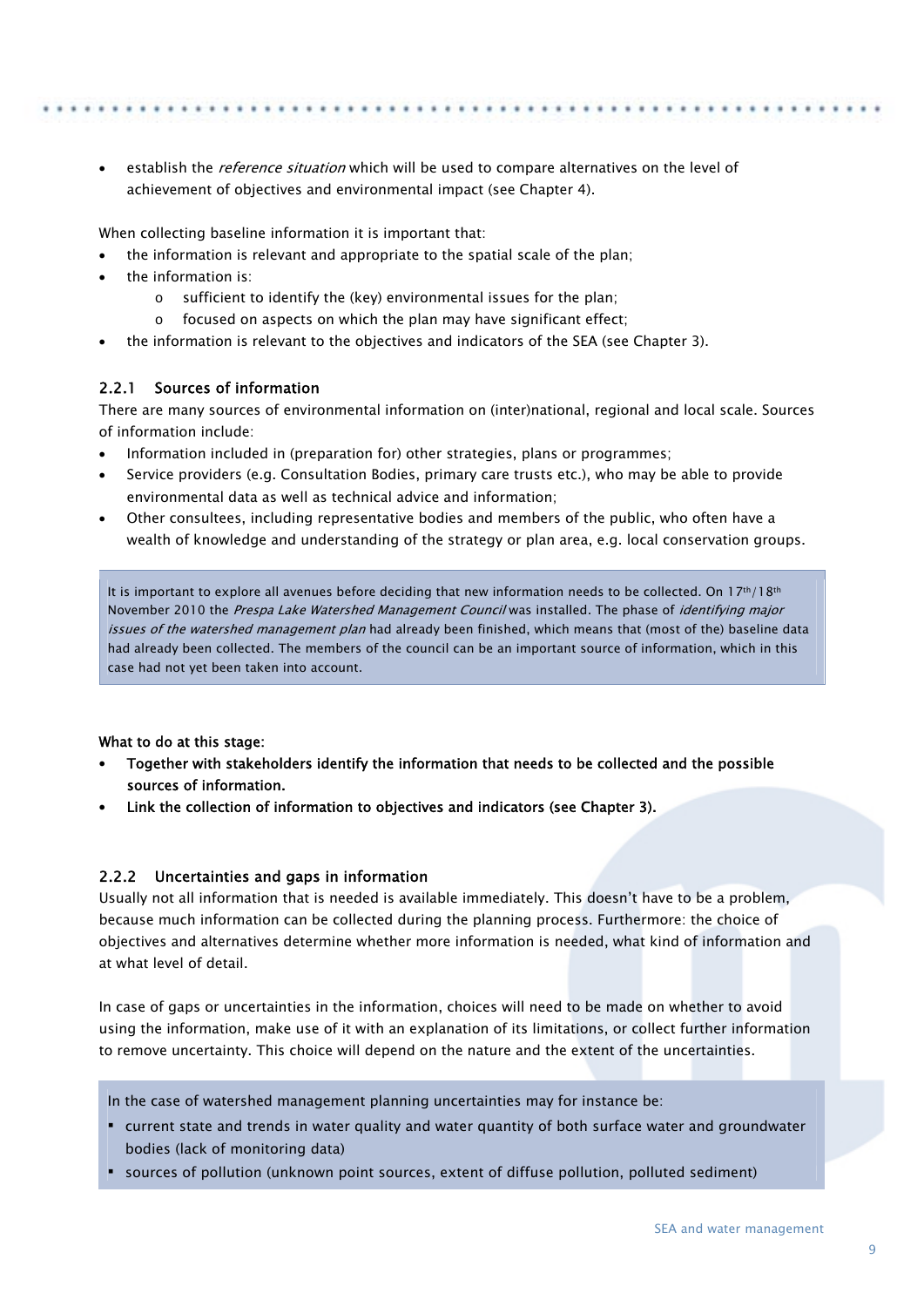### effects from pollutants in the water on nature, fisheries etcetera (which mechanisms are relevant?)

During the presentation of the Phase II Report on the Prespa Lake Watershed Management Plan (October 2010) it became clear that there were certain gaps in information, especially on the sources of pollution in Greece and Albania. Furthermore some results could not be explained because *mechanisms* are unclear (for instance: the very low pH-value in Prespa Lake). These uncertainties made it difficult to define the exact problems and causes for the problems, and can make it harder to reach consensus with members of the council on the measures to be taken. IN December 2010 the Prepar team prepared a "gap analysis" , which provided more information on the uncertainties, so the causes for problems and possible solutions became more clear.

If the uncertainties are considerable, the effectiveness of measures can not be predicted accurately. This means it is difficult to choose between possible measures and also to gain support for these measures. Additional information may need to be collected. However: information collection needs to focus on issues and scales relevant to the plan in question, to avoid the preparation of a generalised 'State of the Environment' report, which is not specifically targeted to the plan. Also, consider ways of improving the availability of information that can be included in the monitoring work once the plan or programme is being implemented.

What to do in this stage:

- Discuss the uncertainties with stakeholders and agree on the way uncertainties are dealt with: collect more information or accept the limitations of the current information.
- In case of uncertainties, use scenario's or ranges which describe the boundaries of the current or future state or development. These ranges can be taken into account in considering the effects and choice of measures (see 4.5).

### <span id="page-9-0"></span>2.2.3 Trends

Often available environmental information will record the state of the environment at a point or points in time, providing a historic record or a snapshot. According to the SEA-directive it is necessary to examine likely future trends under a 'no plan' or 'business as usual' scenario. This is the current situation, including autonomous development of activities within the area. "Autonomous development" means: the future development of the environment without implementing the plan (or any of the alternatives). Only current activities or activities on which a (formal) decision has been made should be taken into account. In case of (large) uncertainties in future developments, it is again advisable to use scenarios or ranges of developments.

The trend analysis can help to highlight existing and potential future environmental problems. The reference situation will be used to compare the alternatives in the SEA (see Chapter 4).

The Phase II Report on the Prespa Lake Watershed Management Plan (October 2010) contains information on current land use in the area. It is also important to consider what future developments of land use can be expected. 5% of the total area is used for apple growing, in some (sub) catchment areas this percentage is much higher. Will these percentages increase or decrease? 41% of the total area is "unused". What will happen to these unused areas in the future? Is increase of housing or tourism to be expected? How will these trends affect the environment?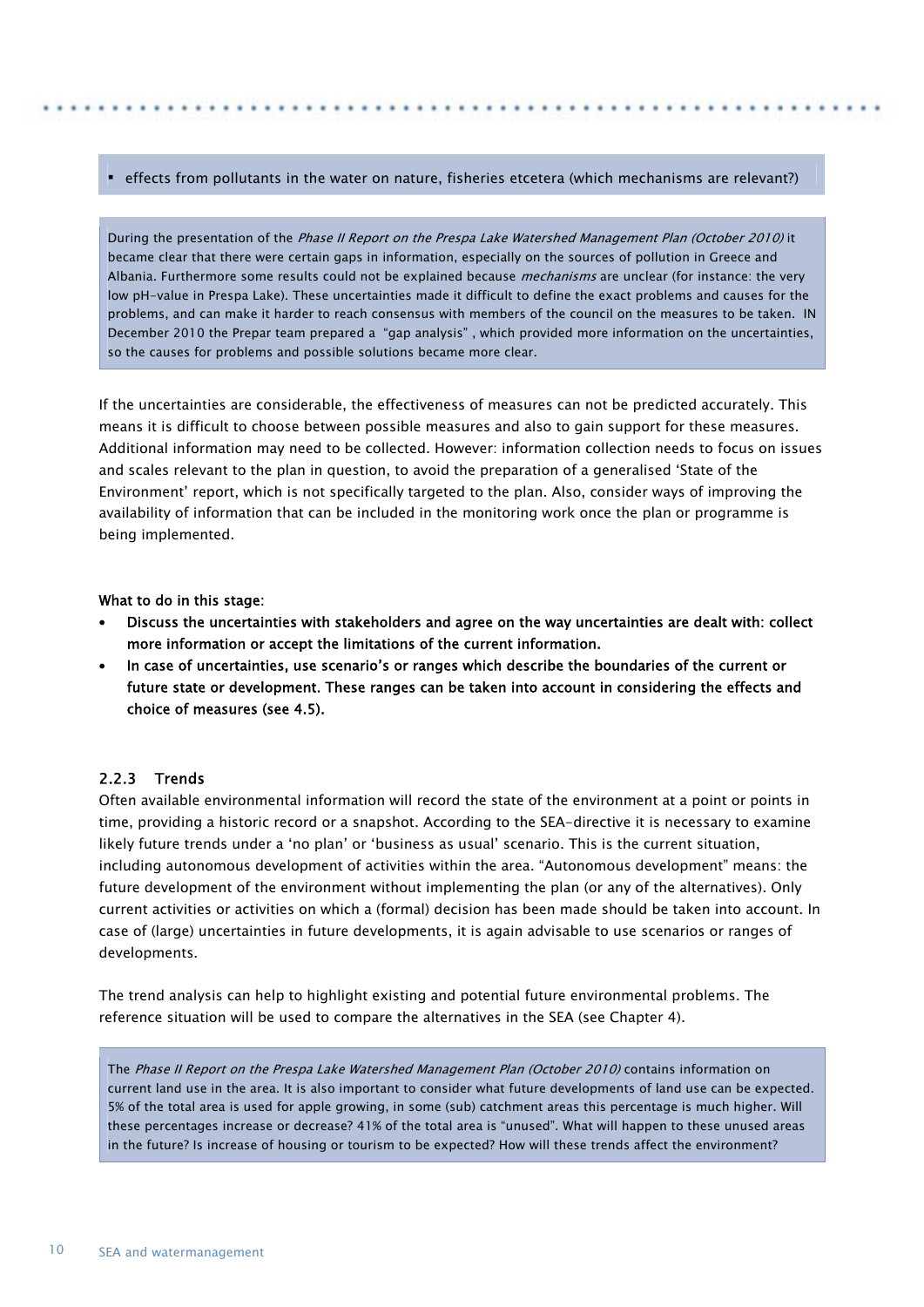## <span id="page-10-0"></span>2.3 Problem analysis and definition

Baseline information and trend analysis provide the information that is needed to identify problems and objectives. Analyzing and defining problems is not relevant in every case. Some plans are not initiated to solve problems, but to develop activities to achieve specific ambitions (for economic growth, housing, recreation facilities etc). For a watershed management plan, however, objectives will (at least partly) be derived from a problem analysis. The water management plan should contain measures to improve or maintain surface- and groundwater quality and/or quantity in a way that problems with these issues are solved. The SEA helps to make the right choices, that is the "best strategies and measures" according to selected criteria.

For the Water management plan relevant problems may be:

- Quality of surface water
- Quantity of surface water, including water safety, flooding and water shortage
- Quality and quantity of groundwater
- Indirect development associated with water quality or quantity, for example, in nature conservation, fisheries, recreation, public health and other uses of water (drinking water, agriculture, industry etc)

The Phase II Report on the Prespa Lake Watershed Management Plan (October 2010) describes the main problems for the Prespa Lake watershed and the main causes of these problems:

| Main problems                                                                                                   |                                                                                                                                                                                                                                              | Main causes                                                                                                                                                                                                                                                                                                       |
|-----------------------------------------------------------------------------------------------------------------|----------------------------------------------------------------------------------------------------------------------------------------------------------------------------------------------------------------------------------------------|-------------------------------------------------------------------------------------------------------------------------------------------------------------------------------------------------------------------------------------------------------------------------------------------------------------------|
| <b>Water quality: Prespa</b><br>Lake and most other<br>water bodies (rivers)<br>don't meet the WFD-<br>criteria | • high nutrient concentrations (N, PO4,<br>SO4)<br>• heavy metals in rivers (Mn, Fe, Al) and in<br>Prespa Lake (Zn, Cu and toxic metals<br>like Hg)<br>• priority substances (pesticides)<br>• ecological status partly<br>moderate/poor/bad | Point sources:<br>" domestic wastewater<br>industrial pollution (poultry enterprise, metal<br>٠<br>processing, food processing, etc)<br>Diffuse sources:<br>• fertilizers (no efficient techniques)<br>pesticides (preparation, application, washing,<br>waste dump)<br>organic waste (apples, pesticide package) |
| <b>Groundwater</b> quality                                                                                      | contamination with pesticides and bacteria                                                                                                                                                                                                   | pesticides from landfill<br>• large amount of extraction wells                                                                                                                                                                                                                                                    |
| <b>Water quantity</b>                                                                                           | Level of Prespa Lake has dropped<br>significantly in the last 25 years                                                                                                                                                                       | • karstic outflow<br>evaporation<br>• water extraction for irrigation and water supply                                                                                                                                                                                                                            |

This analysis of problems and causes forms an important basis for setting objectives and indicators and selecting measures/alternatives. However, the indirect effects of water quality and quantity on nature (different protected areas and nature reserves surrounding the lake), fisheries, public health etc have not been fully identified yet. This can be important, because these indirect effects can determine the extent of the problems and the urgency of the need to solve them. Priorities can be based on questions like:

- Is pollution causing a risk for public health, through the use of water for drinking water or irrigation?
- Is pollution or a decrease in water level causing irriversable damage to protected areas or to certain habitats or species (fish)?
- Is pollution or water level affecting economic activities like fisheries, tourism or agriculture in the Prespa area or maybe even in the Ohrid area (through karstic outflow)?
- Could the improvement of water quality lead to significant benefits for nature, fisheries, tourism etc?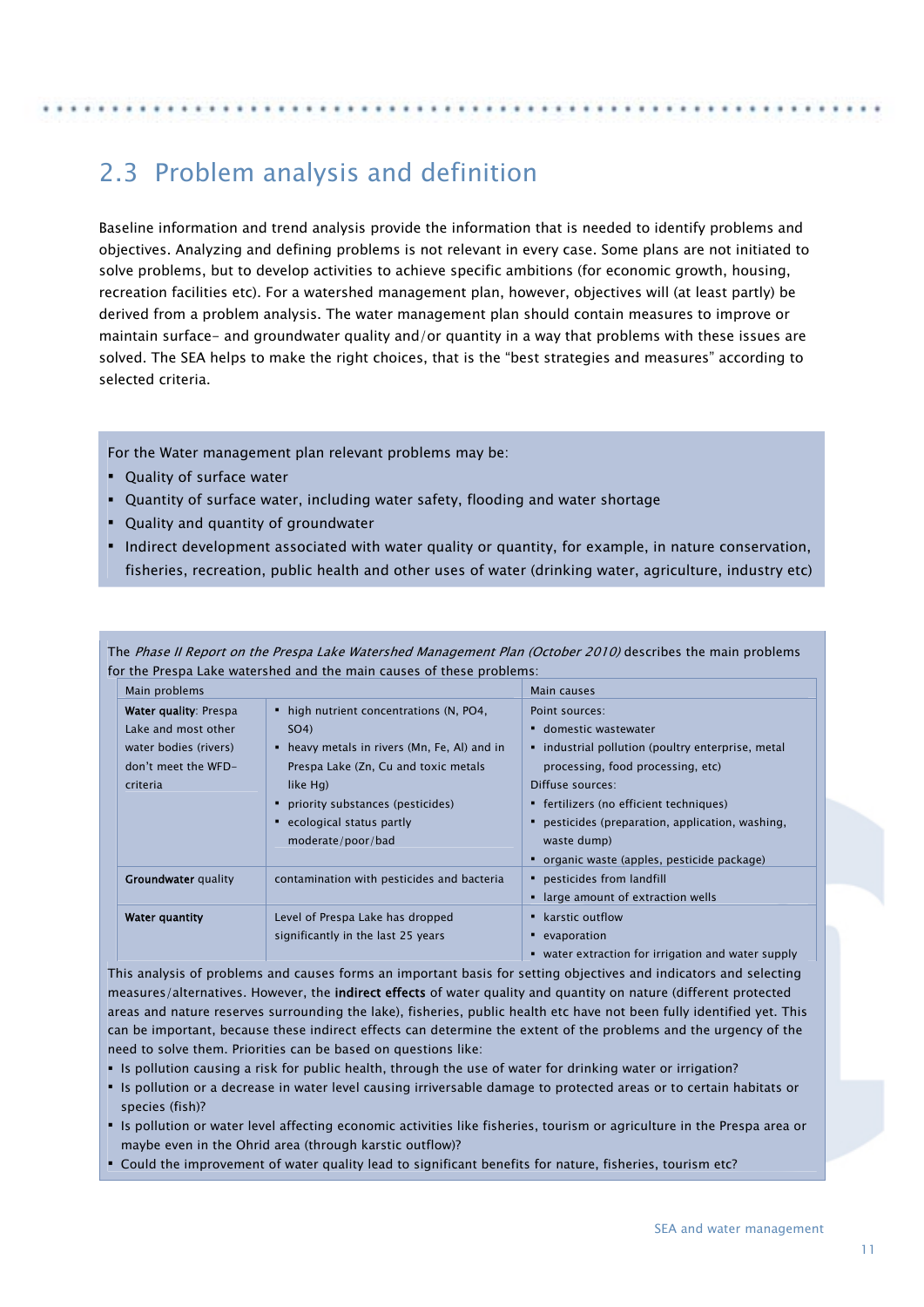What to do in this stage:

 $\overline{a}$ 

- Analyze problems that are relevant for the water(shed) management plan and define their urgency;
- Identify the sources and mechanisms which cause these problems and describe uncertainties;
- Discuss the problems, sources and uncertainties with stakeholders and together determine the context of the plan (and the SEA). This is the starting point for the focus of the work at the scoping stage: defining objectives and developing alternatives.

#### Example from the Netherlands: Room for the Rivers

The river Rhine has a maximum capacity of 15.000  $m^3/s$  at Lobith (the location where the Rhine enters the Netherlands from neighbouring Germany). In the future, higher discharges can be expected, due to climate change. A discharge of 16.000 m3/s is likely, but future discharges as high as 18.000 m3/s are possible. The starting point for the SEA for the flood management plan Room for the Rivers was a discharge of 16.000 m<sup>3</sup>/s. The alternatives developed had to meet this discharge objective by 2015. However, in the SEA the alternatives were also tested against the long term scenario, with higher discharges: do measures fit into this scenario, in which case they can be seen as "no-regret" measures that help future-proof the region, beyond the plan implementation period?

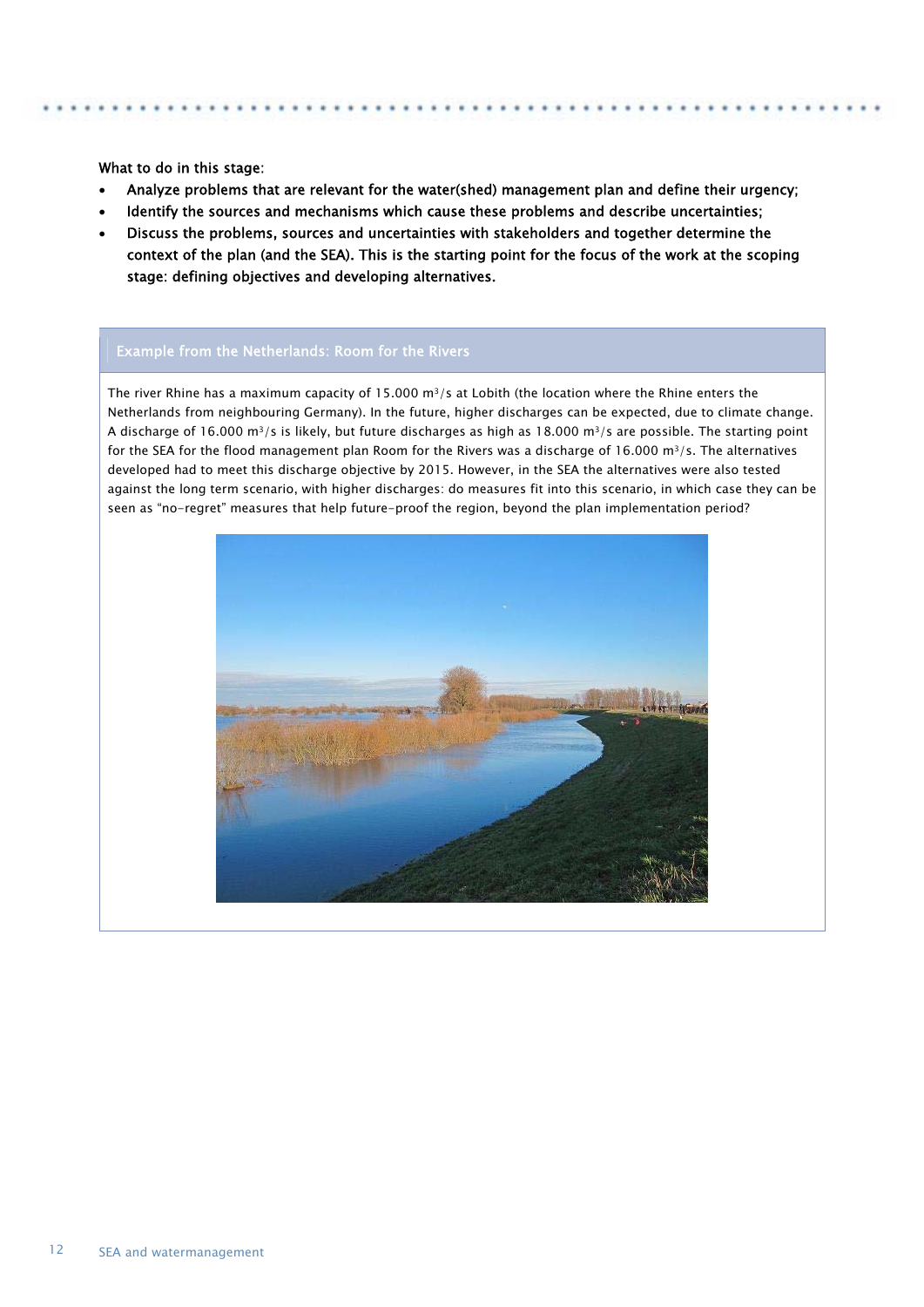## <span id="page-12-0"></span>3 Scoping stage

## <span id="page-12-1"></span>3.1 Objectives and indicators

An objective is a statement of what is intended, specifying a desired direction of change. There can be two types of objectives:

- The objectives of the plan in question[2](#page-12-2). These are devised to test the effects of the plan and to compare the effects of alternatives.
- External objectives: other objectives to which Responsible Authorities need to have regard independently from the SEA process. They may include environmental protection objectives, but they can also be economic or social. They may also include objectives in neighbouring countries.

Objectives can be expressed in a way that make them measurable (e.g. an objective to 'improve surface water quality' could be expressed as "good water quality status (WFD) for waterbody X in 2015"). The achievement of objectives is normally assessed by using indicators.

Objectives can often be derived from environmental protection objectives identified in other plans and programmes or from a review of baseline information and environmental problems (see Chapter 2). The development of SEA objectives and indicators and the collection of baseline information inform each other. As the objectives become clearer, they will help to focus the collection of baseline information, whilst the baseline information helps to identify which SEA objectives are of most concern for a particular plan or programme.

Water management plans objectives will probably be (partly) derived from the WFD. According to the WFD, "reference conditions" on both chemical and ecological water quality have to be identified for each type of water body (including groundwater bodies). These reference conditions will be the long term objectives, but usually they are not realistic objectives for the 6-year plan for each water body. Therefore it is advisable to determine objectives for each 6-year period (derived from the reference conditions), for instance: reaching moderate or good status for specific water bodies and/or for specific criteria.

Even if the WFD- objectives are leading, it is important to keep in mind that they are not the only basis for plan or programme objectives! Achieving the objectives for a Water management plan will depend on different stakeholders: national and local governments, associations of water users and agricultural producers, industries, ngo's etc. Therefore it is essential to reach agreement with Consultation Bodies and other stakeholders about the objectives (including the indicators) and priorities for the watershed management plan at an early stage in the SEA.

-

<span id="page-12-2"></span><sup>2</sup> Government policies and guidance increasingly require these to be based on sustainability considerations, and the development of SEA objectives may help to promote ideas for making them more environmentally friendly and sustainable.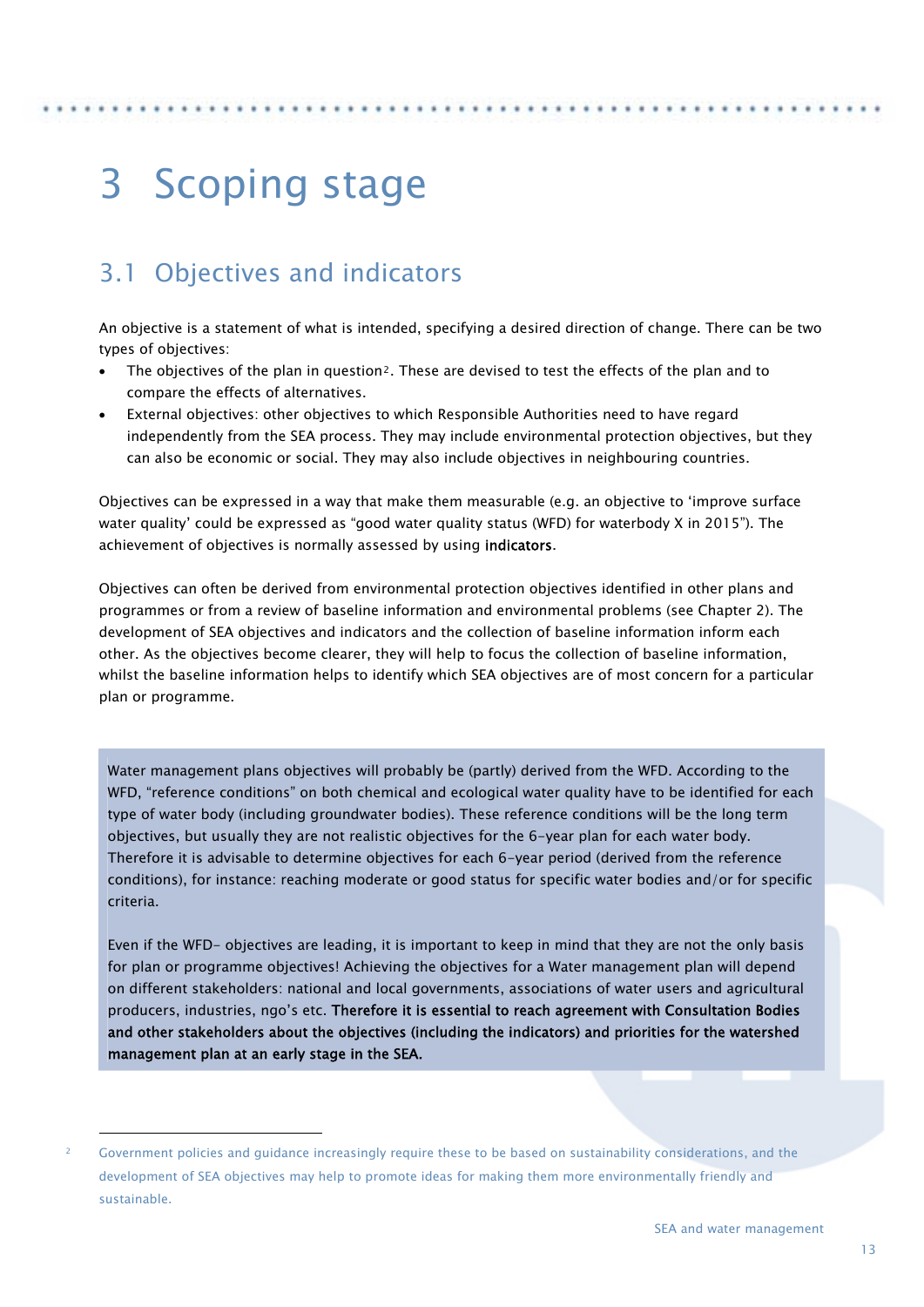### Examples of objectives and indicators for watermanagement plans can be:

| <b>Objective</b>                     | <b>Indicators</b>                               |
|--------------------------------------|-------------------------------------------------|
| % of water bodies with good          | $\blacksquare$ algae                            |
| ecological status in 2015            | " zoobenthos                                    |
| % of water bodies with good chemical | • Nutrients                                     |
| status in 2015                       | • Heavy metals                                  |
|                                      | • Priority subtances                            |
| Conservation and development of      | improvement of water quality (expert judgement) |
| protected habitats                   | area of new or improved habitats (hectares)     |

### At this stage it is important:

- to discuss the proposed objectives with stakeholders, determine if there should be any other objectives, and reach consensus over shared objectives and priorities (rough ranking of objectives or highlighting the most important ones);
- to make objectives and indicators measurable (if possible), so the level of achievement of objectives of the alternatives can be assessed as part of the SEA.

## <span id="page-13-0"></span>3.2 Defining the assessment framework

Comparing plan or programme alternatives by assessing their effects is central to an SEA. For this an "assessment framework" is needed: which (environmental) issues and criteria are relevant and which indicators can be used to assess the effects against those criteria. To understand the results of the assessment it is necessary to explain in the SEA-report the issues that were considered and the criteria and indicators that have been used to "score" alternatives on those issues.

Scoping should ensure that only significant environmental impacts will be extensively investigated in the SEA report. Those responsible for scoping often find difficulties in defining what is "significant". A useful simple check is to ask whether the effect is one that can be considered to have an influence on the plan. The following list of questions may be helpful.

- Will there be a large change in environmental conditions?
- Will new features be out-of-scale with the existing environment?
- Will the effect be unusual in the area or particularly complex?
- Will the effect extend over a large area?
- Will there be any potential for transboundary impact?
- Will many people be affected?
- Will many receptors of different types (fauna and flora, businesses, facilities) be affected?
- Will valuable or scarce features or resources be affected?
- If Is there a risk that environmental standards will be breached?
- **EXTER 15 Is there a risk that protected sites, areas, features will be affected?**
- If Is there a high probability of the effect occurring?
- Will the effect continue for a long time?
- Will the effect be permanent rather than temporary?
- Will the impact be continuous rather than intermittent?
- If it is intermittent will it be frequent rather than rare?
- Will the impact be irreversible?
- Will it be difficult to avoid, or reduce or repair or compensate for the effect?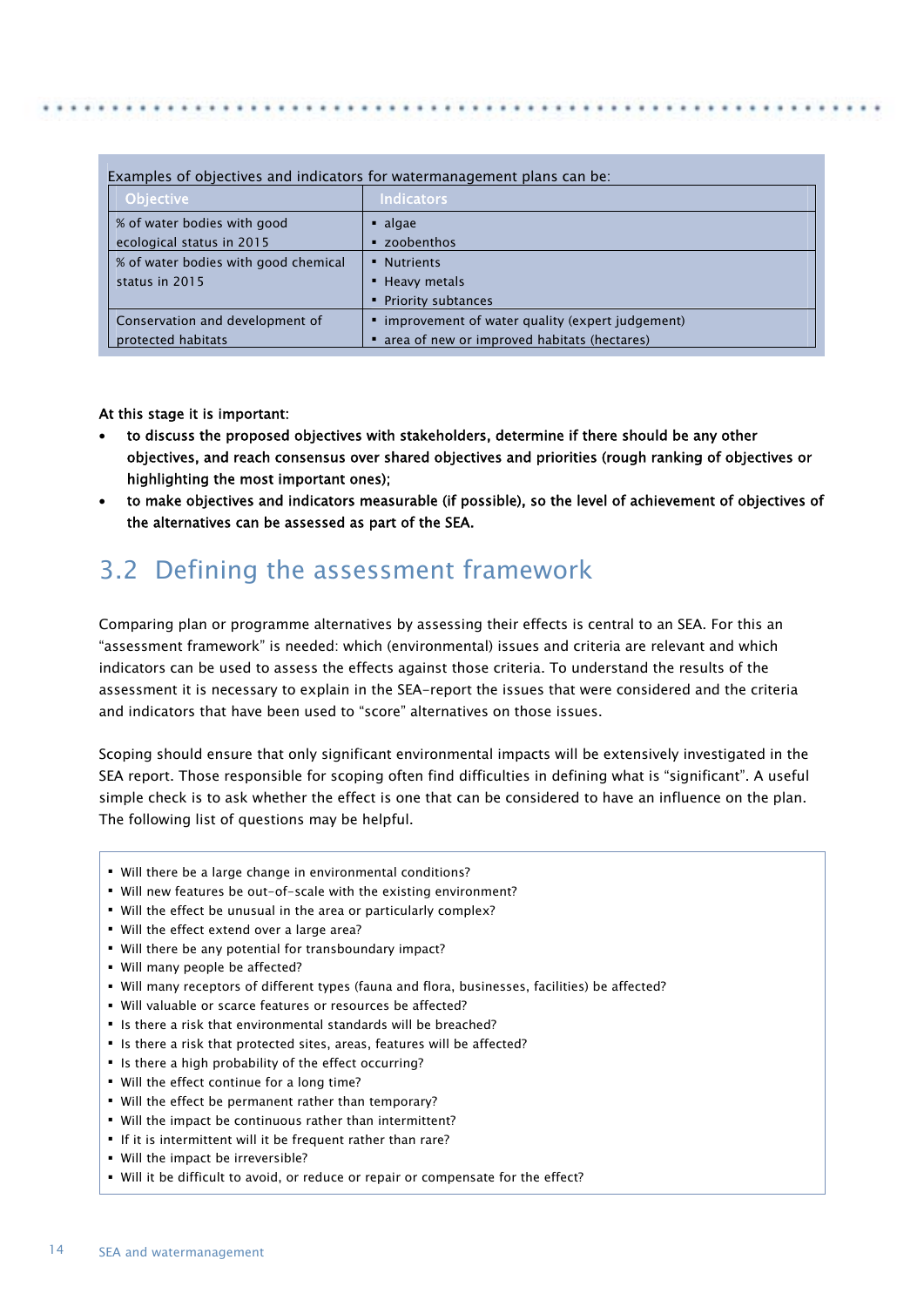In case of a water(shed) management plan, the purpose of the plan will usually be focused on positive environmental effects, associated with improvement of water quality and quantity. The SEA should provide information on optimizing those positive effects (achievement of targets) and preventing negative effects.

In establishing the assessment framework the following questions can be helpful:

- Which environmental issues are relevant: nature, landscape, cultural history, energy consumption, public health, ….
- Which other (social or economical) issues are relevant and should be part of the SEA: for example, effect on different functions (fisheries, agriculture, industry, tourism), ….
- Which (measurable) indicators can be used? Criteria and level of detail could depend on:
	- o difference between alternatives (on which effects are alternatives distinctive)
	- o effects which could present important risks (show stoppers or deal breakers)
	- o level of detail of the plan: what is the level of decision making? Will measures be elaborated in later stages?

which determine the assessment methods)

- Which (measurable) indicators will be used to determine the **achievement of objectives** (see 3.1), for instance:
	- o improvement of chemical water quality (different parameters) per water body
	- o improvement of ecological water quality (different parameters) per water body
	- o effects on water balance (outflow)

The indicators that are chosen to compare alternatives on environmental effects and on the achievement of objectives will determine the assessment methods. Sometimes expert judgement is enough to "score" alternatives, sometimes quantitative methods (modelling) will be necessary. See Chapter 4.

| Table 2: Example of assessment framework: Room for the Rivers "Munnikenland" (extract), 2008 |                                                                                                                                   |                                                                                                                                                                                                              |  |  |  |  |
|----------------------------------------------------------------------------------------------|-----------------------------------------------------------------------------------------------------------------------------------|--------------------------------------------------------------------------------------------------------------------------------------------------------------------------------------------------------------|--|--|--|--|
| <b>Theme</b>                                                                                 | Criteria                                                                                                                          | <b>Indicator</b>                                                                                                                                                                                             |  |  |  |  |
| Hydrology                                                                                    | " decrease in waterlevel (objective!)<br>accretion in the channel<br>safety for shipping<br>• future proof                        | qualitative, based on modelling (cm)<br>• best professional judgement (in later stage:<br>modelling)<br>• expert judgement on cross currents<br>• expert judgement (flexibility, room for other<br>functions |  |  |  |  |
| Soil                                                                                         | • change of surface<br>amount of soil to be removed                                                                               | area polluted soil after redevelopment ( $m^2$ /<br>quality class)<br>quantities of polluted soil $(m3)$                                                                                                     |  |  |  |  |
| <b>Nature</b>                                                                                | " restoration of processes and cohesion<br>• loss, conservation or development of<br>protected habitats<br>· disturbance of fauna | " restoration of hydro- and morphodynamics<br>qualitative, based on area (hectares) and<br>(inter) national qualifications<br>• noise $(dB(A))$ and visual (qualitative)                                     |  |  |  |  |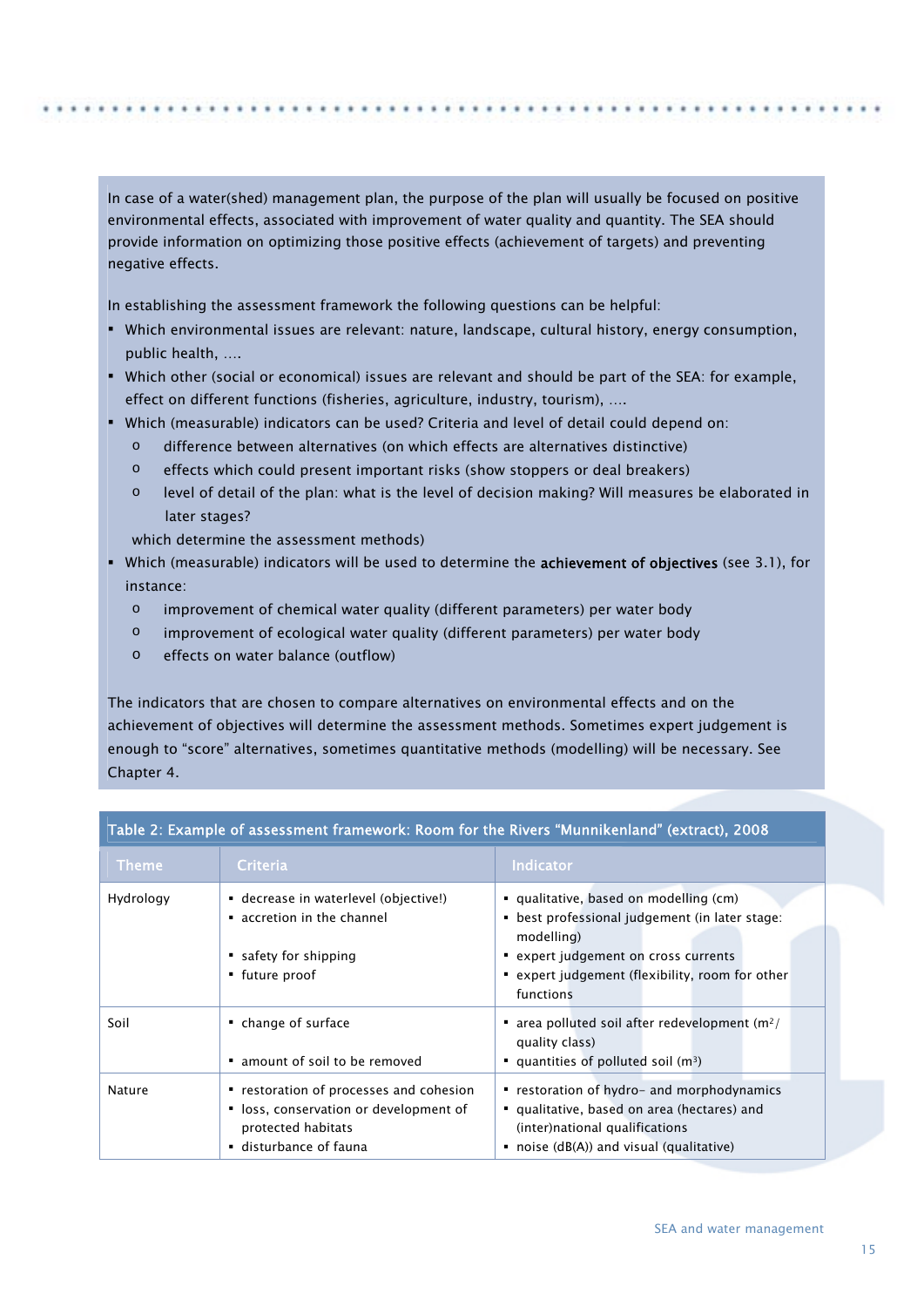| Table 3: Example of assessment framework: Provincial Waterplan "Zuid-Holland" (2009) |                   |                                                                                                                                                                                                                                                                                     |  |  |  |
|--------------------------------------------------------------------------------------|-------------------|-------------------------------------------------------------------------------------------------------------------------------------------------------------------------------------------------------------------------------------------------------------------------------------|--|--|--|
| Principle of sustainable<br>development                                              | <b>Theme</b>      | <b>Aspect</b>                                                                                                                                                                                                                                                                       |  |  |  |
| Planet (ecological)                                                                  | Soil              | • Soil subsidence<br>• Soil quality                                                                                                                                                                                                                                                 |  |  |  |
|                                                                                      | Water             | • Surface water<br>quality (chemical, ecological, salinification, warming)<br>$\circ$<br>quantity (shortage, room for water storage)<br>$\circ$<br>safety (risk of flooding)<br>$\circ$<br>• Ground water<br>quality<br>$\circ$<br>quantity (abstraction, water logging)<br>$\circ$ |  |  |  |
|                                                                                      | Nature            | • Protected areas<br>" Special areas with nature depending on water<br><b>Biodiversity</b>                                                                                                                                                                                          |  |  |  |
| People (social cultural)                                                             | Cultural heritage | • Landscape (urban, rural)<br>• Cultural heritage<br>• Archaeology                                                                                                                                                                                                                  |  |  |  |
| Profit (economical)                                                                  | <b>Functions</b>  | • Impact on recreation/tourism<br>• Impact on (drinking) water supply<br>• Impact on agriculture<br>· Impact on greenhouse cultivation<br>• Impact on buildings<br>Impact on infrastructure                                                                                         |  |  |  |

The tables above show examples of an assessment framework as used in different SEA-reports in the Netherlands. The first example (Room for the Rivers Munnikenland) comes from a combined EIA/SEAreport on a local measure (washland excavation and dyke relocation) in the Rhine river basin. For this plan relatively detailed criteria and indicators were necessary, to make the differences between alternatives clear. The second example (Provincial Waterplan "Zuid-Holland") comes from a strategic water management plan covering all aspects of watermanagement in a provincial area. Because the level of choices to be made in this plan was more strategic, indicators for assessing the effects could be more general, and defined in less detail.

## <span id="page-15-0"></span>3.3 Measures and alternatives

As mentioned earlier, comparing alternatives is a key to an SEA. The idea of alternatives is that there are different ways of achieving the plans objectives, and the SEA should support both public debate and decision-making on these different options. The alternatives put forward should be reasonable, realistic, relevant and in line with the requirements of national policies and environmental standards. Alternatives should also be sufficiently distinct in order to highlight the different environmental implications of each, so that meaningful comparisons can be made at a strategic level.

If problems and objectives are identified, the next step will be a broad exploration of possible solutions or strategies. Based on different criteria, the list of possibilities can be reduced to a selection of "realistic"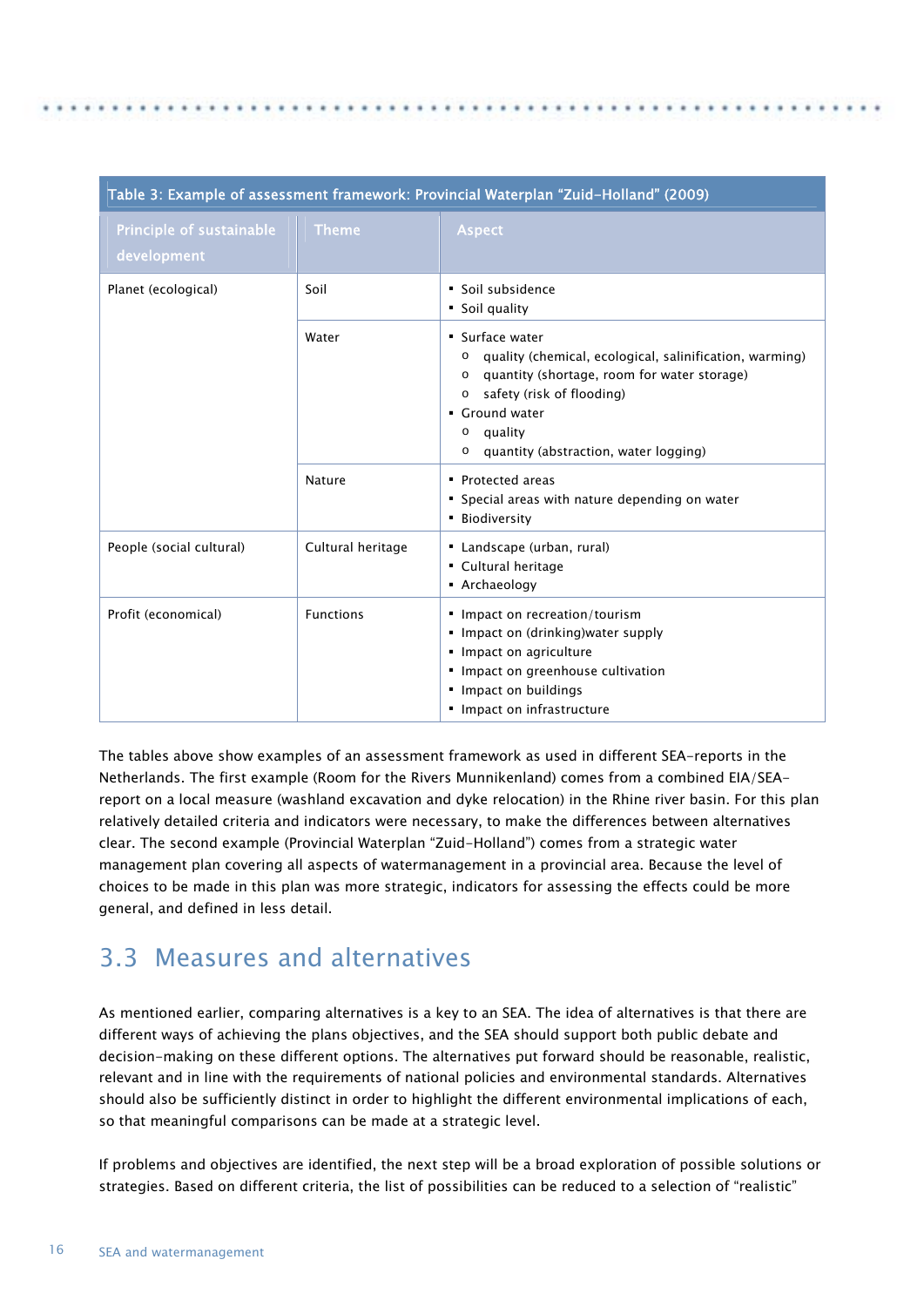solutions. It is essential to describe in the SEA report the process which has lead to the selection of possible solutions and to explain the choices that have been made along the way:

- Which options/measures were left out of the list and why?
- Who has formulated the measures and who else has been involved in this process?
- What considerations were used in choosing the measure itself, the scope or size of the measure etc.?
- Are all existing policies, programmes and measures that are already planned, on (inter)national, regional and local scale, included in the process of defining solutions?

The effects of alternatives are usually compared to the *reference situation*, also known as 'no plan or programme' or 'business as usual' scenario (see 2.2.3). The comparison of alternatives to the reference situation gives a clear insight of environmental impact and level of achievement of objectives.

In the Draft SEA on the Lake Prespa Watershed Management Plan (October 2011) alternatives were compared to a so called "zero-alternative", which in this case was defined as the situation in which no action would be taken at all. However, some measures will have to be taken apart from the WMP, because they are obligatory by law (for instance in protected or highly sensitive areas). These measures should be part of the business as usual scenario. In the Water Framework Directive (WFD) this scenario is referred to as the "baseline".

In the annexes of the Prespa report, the zero alternative is presented as one of the alternatives, which is compared to the current situation and both alternatives 1 and 2. This means that the current situation is in fact used as reference situation. Comparing alternatives to the zero alternative and the current situation can be useful, as it clearly shows the need for action. However, the alternatives should also be compared to the reference situation as described above.

It is important to involve stakeholders in the generation and assessment of both strategic and more detailed alternatives. Demonstrating that there are choices to be made is an effective way of engaging stakeholders in the process. The alternatives considered throughout the process must be documented and reasons given on why they are or are not taken forward.

To keep the big issues clear, alternatives considered at this early stage need not be elaborated in too much detail. Only the main differences between the alternatives need to be considered and documented.

- In the process of generating alternatives for an assessment, it can be helpful to discuss:
- Are the alternatives distinct and clearly presented?
- Are alternatives easily comparable?
- Are they likely to have any adverse effects? Can these be prevented, reduced or offset?
- Can positive effects be enhanced?
- Can any of the effects be quantified in a meaningful way?
- Who are likely to be the 'winners', and 'losers' for each alternative (e.g. rural versus urban dwellers; future versus current generations, etc.)?
- Are any effects of the alternatives unclear or ambiguous? Is any further analysis appropriate?
- Are the effects likely to be variable over the short, medium and long-term?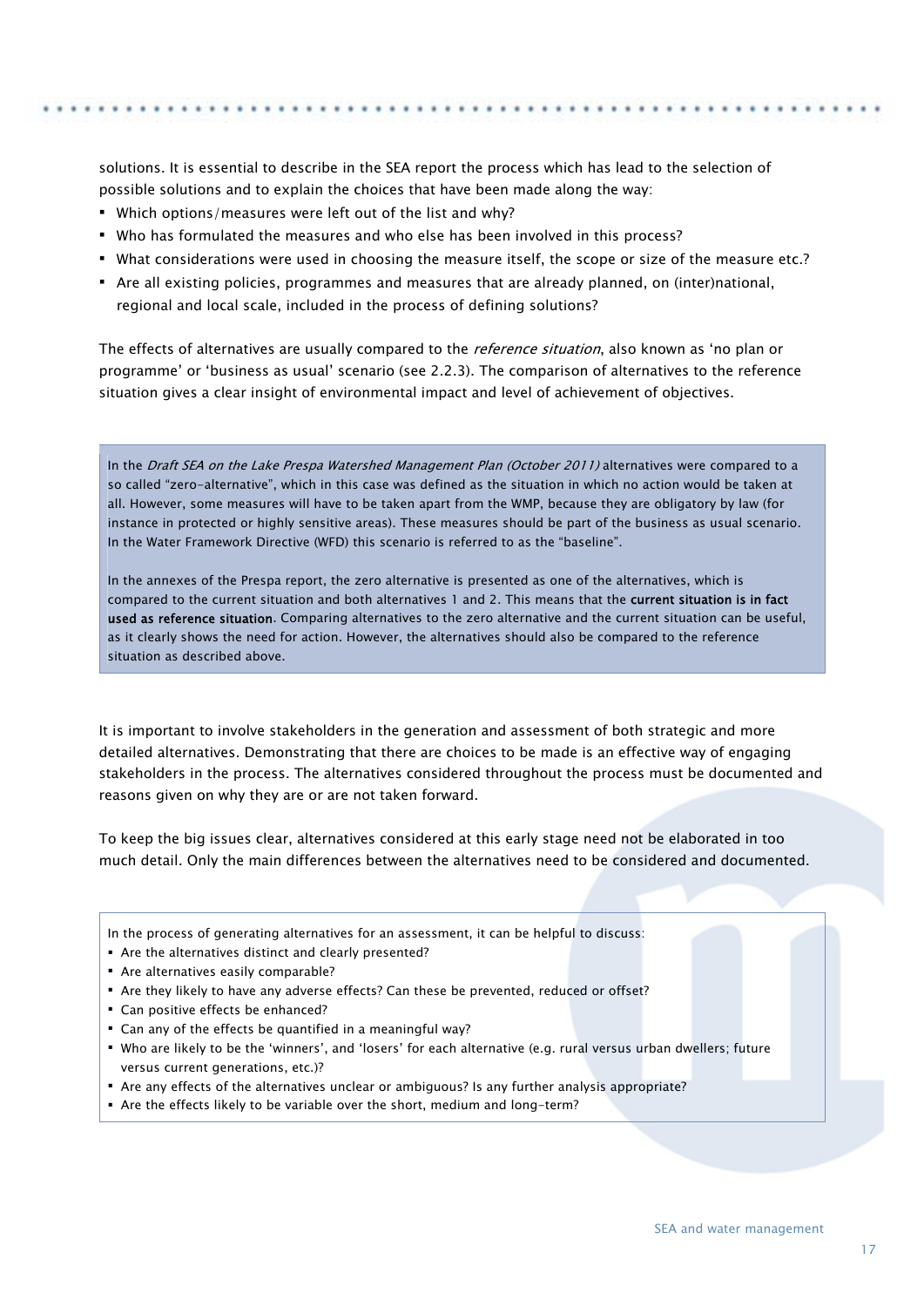For a watershed management plan alternatives will often consist of different measures to reach the objectives of the plan. For each objective, different measures can be identified. It is advisable to define different strategies, which lead to strategic packages of measures. The measures will have to be taken by (or in consultation with) different stakeholders. Therefore it is essential to involve stakeholders in the generation of alternatives.

When composing alternatives it is important to link measures with gaps in information and uncertainties (see 2.2). If sources of pollution or mechanisms are partly unclear, the effects of measures will be uncertain as well.

Alternatives can be/consist of:

- different kinds of measures (which measures will/won't be taken; measures aiming at sources or effects)
- different locations (concentrating activities on certain locations, for instance agricultural, industrial or touristic activities, fisheries, emission points for waste water)
- different scale or size of measures (which % of companies can reduce use of pesticides by which %?)
- different phasing of measures (this could mean going for "quick wins" first: which measures are cheap, easy to establish, will have support from all or most of the stakeholders, and will have the most positive effects, permanent effects, so can be seen as 'no-regret-options')

Combinations of alternatives can be strategic packages consisting of a combination of measures with the same objectives. Alternative packages could have:

- different focus, for instance "maximum nature protection", "best option for public health", "minimum costs", etc
- different ambitions, for instance: reaching "good water quality" level for water body "X" in 2016 or 2020; 10% or 20% reduction of water demand, 10% or 20% reduction of priority substances load etc.

#### Example of alternative development: Solway Tweed RBMP (UK)

The SEA of the Solway Tweed RBMP considered the effects of the following groups of measures (see table below):

- Reference/Baseline existing measures, planned changes (e.g. agreed investments programmes) and changes in-the-pipeline (where policy is in place for other drivers that should support implementation of the first RBMP);
- Draft RBMP includes priority actions with a reasonable degree of certainty of being implemented in the first round of river management. It assumes there is no need for significant new mandates or funding mechanisms outside those already in place or in the process of being introduced; and
- Continued Improvement includes all the measures in the Draft RBMP, plus potential additional measures that are worthwhile exploring in terms of local outcomes for the District. These additional measures have the potential to move the water environment towards the desired objectives even if there is some uncertainty about their implementation

The Reference/Baseline case contains the measures that are existing or planned for reasons unrelated to the WFD. The measures in the other two options act together with the Reference/Baseline measures. Thus, the measures in the Draft RBMP can be added to the Reference/Baseline measures while the measures in the Continued Improvement option are in turn added to those of the Draft RBMP and the Reference/Baseline measures.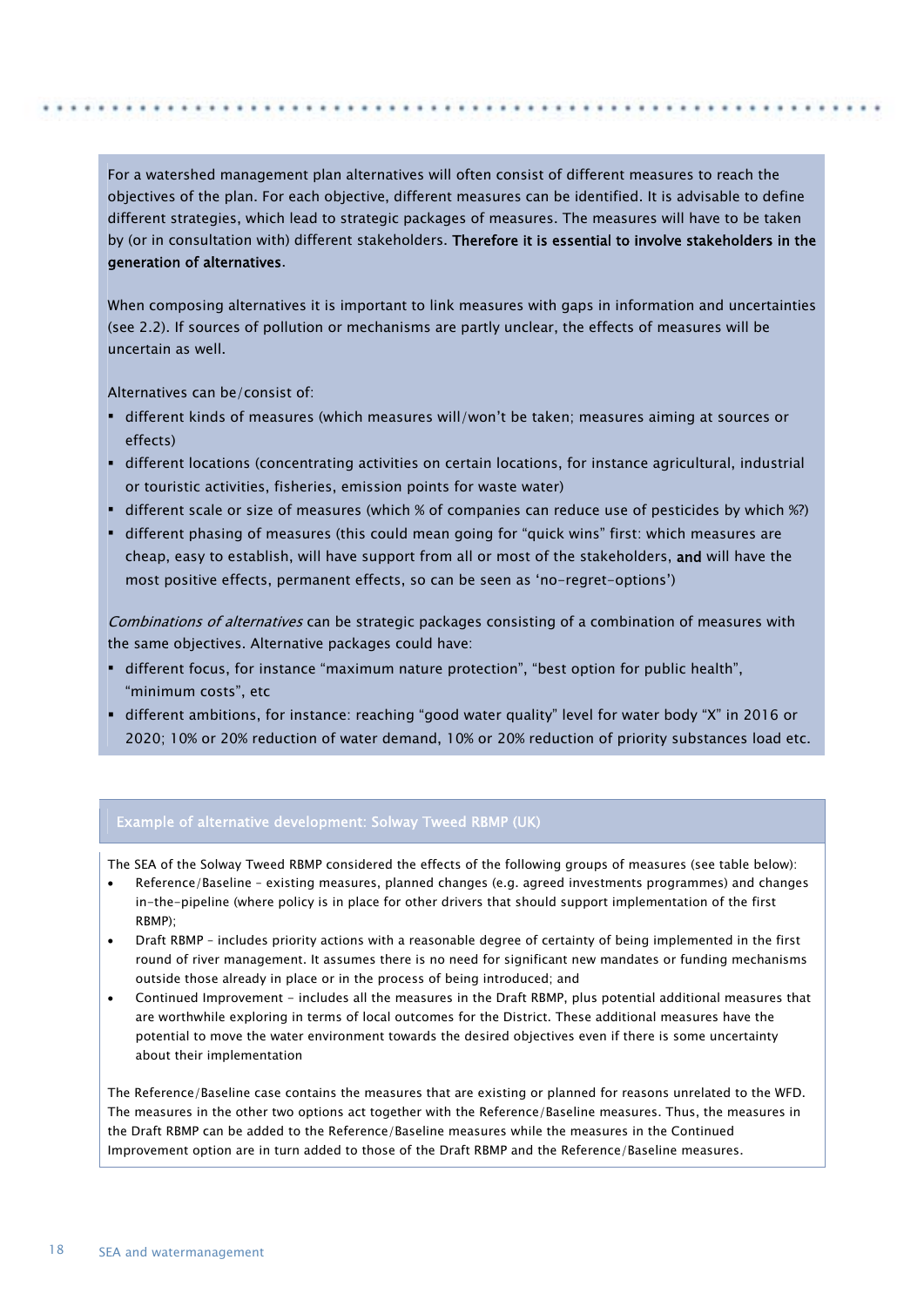

#### Table 6 Number of national measures assessed for the Solway Tweed draft RBMP listed by pressure and by option

| <b>Pressure</b>                    | <b>Reference/Baseline</b> | <b>Draft RBMP</b> | <b>Continued</b><br><b>Improvement</b> |
|------------------------------------|---------------------------|-------------------|----------------------------------------|
| Diffuse pollution                  | 44                        |                   |                                        |
| Point source pollution             | 42                        | 12                |                                        |
| Abstraction and flow<br>regulation |                           | 20                |                                        |
| Changes to morphology              | 25                        | 8                 |                                        |
| Invasive non-native<br>species     | 6                         | 6                 |                                        |
| <b>Total</b>                       | 136                       | 52                | 13                                     |

### Example of alternative development: Room for the Rivers (Netherlands)

The objectives for the of Room for the rivers flood management plan were: higher outlet capacity, providing extra space for future higher discharges and improving environmental (spatial) quality. First, different types of measures were established (see figure). Next, alternative strategies were defined with a different focus. Alternative 1 focusing mainly on technical measures, alternative 2 focusing more on the combination of safety and environmental quality (see below). (For more information see: SEA for flood protection in The Netherlands – A Case Study, In views and Experiences 2009, on www.eia.nl)



**5** dyke reallocations

 52 km deepening of summer bed 66 km of dyke improvement

- **4** dyke reallocations
- 82 km deepening of summer bed
- **194 km of dyke improvement**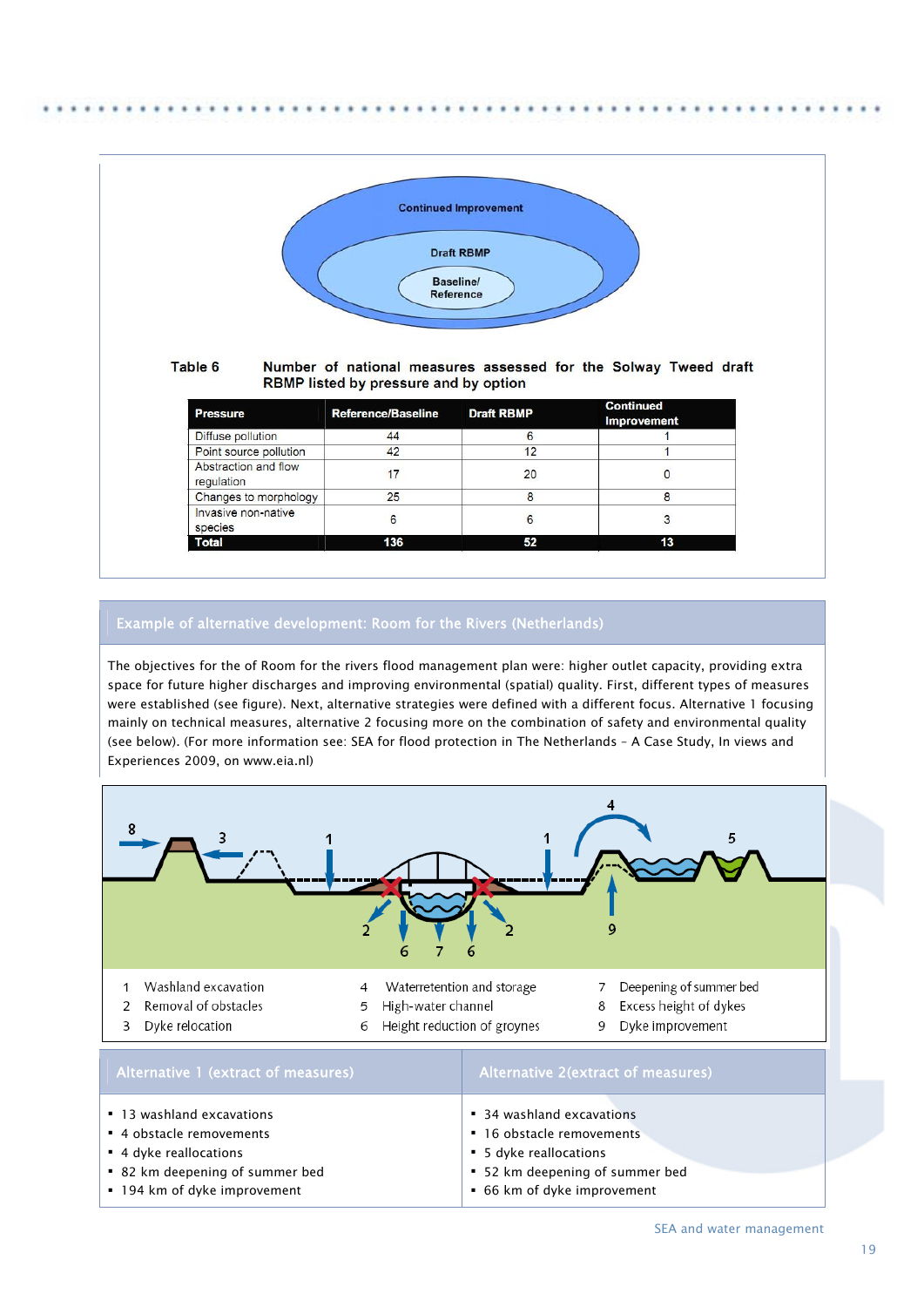What to do in this stage:

- Identify 'significant' environmental effects and (measurable) indicators, taking different functions and stakeholders in the area into account.
- Discuss possible measures and (strategic) alternatives with stakeholders, making clear that choices have to be made based on the assessment of these alternatives. Document the reasons why alternatives will and will not be taken forward.

In the Draft SEA on the Lake Prespa Watershed Management Plan (October 2011) one of the proposed measures is "constructing a dam and reservoir on the Chesinska River". This is a far-reaching measure, which will be dominant in the assessment of effects of the alternative(s) that this measure is part of. This means that:

- it is particularly important to explain the need for this measure and to explain how other options that address the issue of availability of clean water have been taken into account in the process of generating measures;
- it is advisable to distinguish this measure separately, so the need for and impact (both positive and negative) of this measure can be taken into account separately;
- it is important to discuss the location, size and timing of this measure and to identify possible synergetic measures, that may influence the need, size, location, timing (in this SEA or during further plan development or implementation of the plan).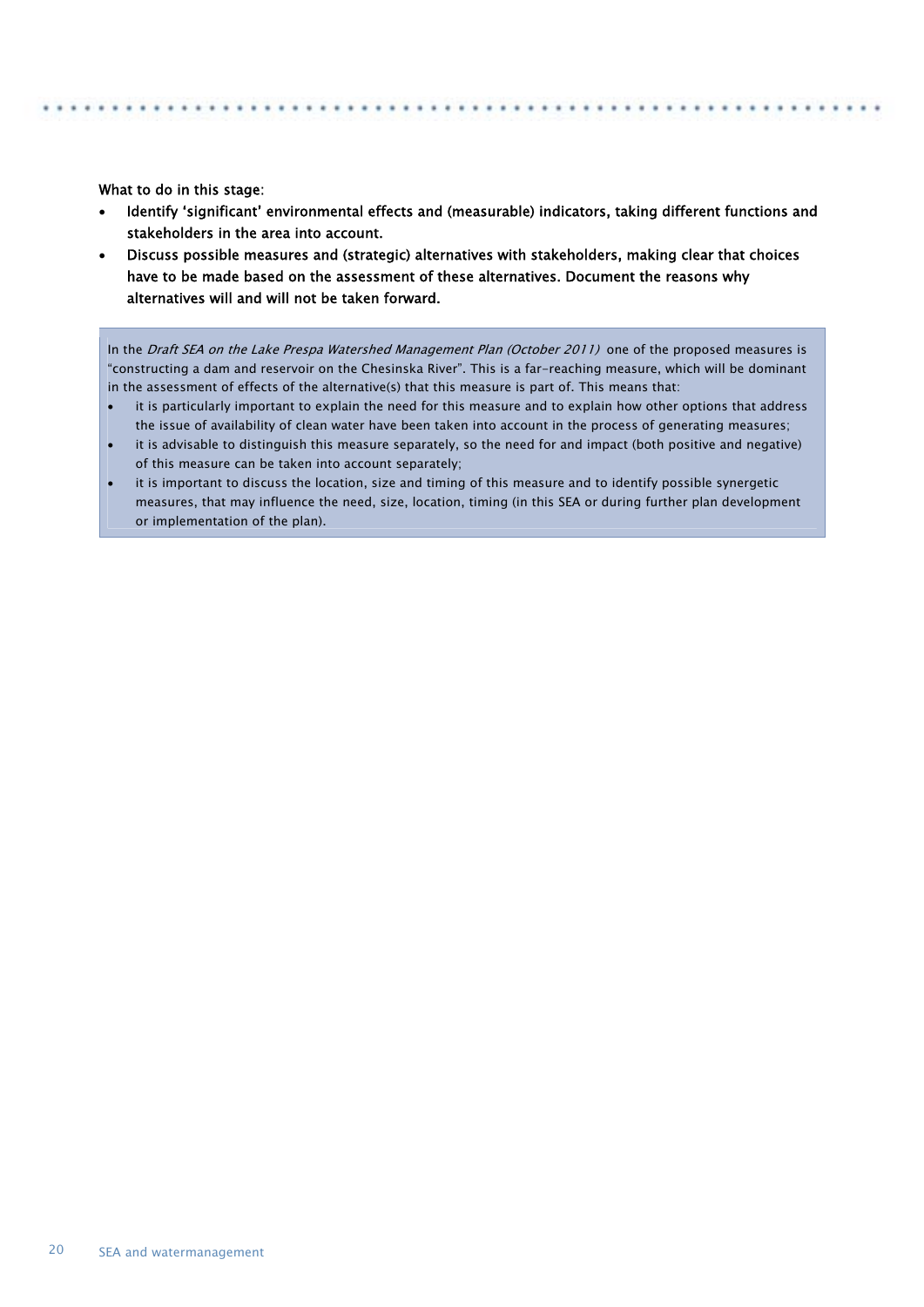## <span id="page-20-0"></span>4 Assessment stage

## <span id="page-20-1"></span>4.1 Assessment of effects

In earlier stages the key environmental impacts for an SEA have already been identified. At the assessment stage the environmental effects of the plan/alternatives are further analysed and evaluated. Where adverse effects seem likely, possibilities for mitigation have to be considered. Prediction of effects involves:

- Identifying the changes to the environmental baseline (reference situation) which are predicted to arise from the plan, and from the plan alternatives.
- Describing these changes in terms of their magnitude, their geographical scale, the time period over which they will occur, whether they are permanent or temporary, positive or negative, probable or improbable, frequent or rare, and whether or not there are cumulative effects (see 4.2)

The range of effects that could be considered is very broad. The SEA should be limited to those effects that are likely and significant, and those effects that are crucial to the public debate and decision-makers. During the scoping stage distinction should have been made between effects that need to be elaborated further, and effects that are expected to be insignificant, and do not need to be addressed at this stage (see 3.2).

A variety of SEA methods are available for the assessment of effects of the plan and its alternatives. Before deciding on a method it is helpful to consider the methods available, and select the methods most suited to the range of effects expected, the plan process and the resources available. It is important to be alert to the resource implications of an over-complex method and the consequent risk of causing delay in the plan preparation. When selecting methods for a strategic assessment, the following criteria are helpful.

SEA methods should be:

- Straight forward;
- Adaptable/flexible, capable of evolving as the planning process unfolds;
- Efficient and economical.

The application of methods in SEA should be:

- Systematic, meaning it is thorough and rigorous in its assessment of all aspects of the plan, in an even-handed way;
- Internally consistent, there should be strong links between the assessment and the plan process;
- Objective, so that bias and subjectivity in the assessment are minimised;
- Transparent and clearly presented, so that the users of the assessment can easily understand how the assessment results were arrived at.

Some points of attention on considering the effects of a plan in SEA:

- Where a plan or programme includes proposals for individual projects, these should be assessed in sufficient level to enable significant environmental effects to be broadly predicted. If EIA is needed later for the project, it is likely to be informed by the findings of the SEA, but it will not usually be appropriate or even possible to provide the level of detail needed for EIA in the context of the plan or programme.
- The effects do not always have to be expressed in quantitative terms. Quantification is not always practicable, and qualitative, broad-brush methods can be equally valid for a strategic assessment study. However,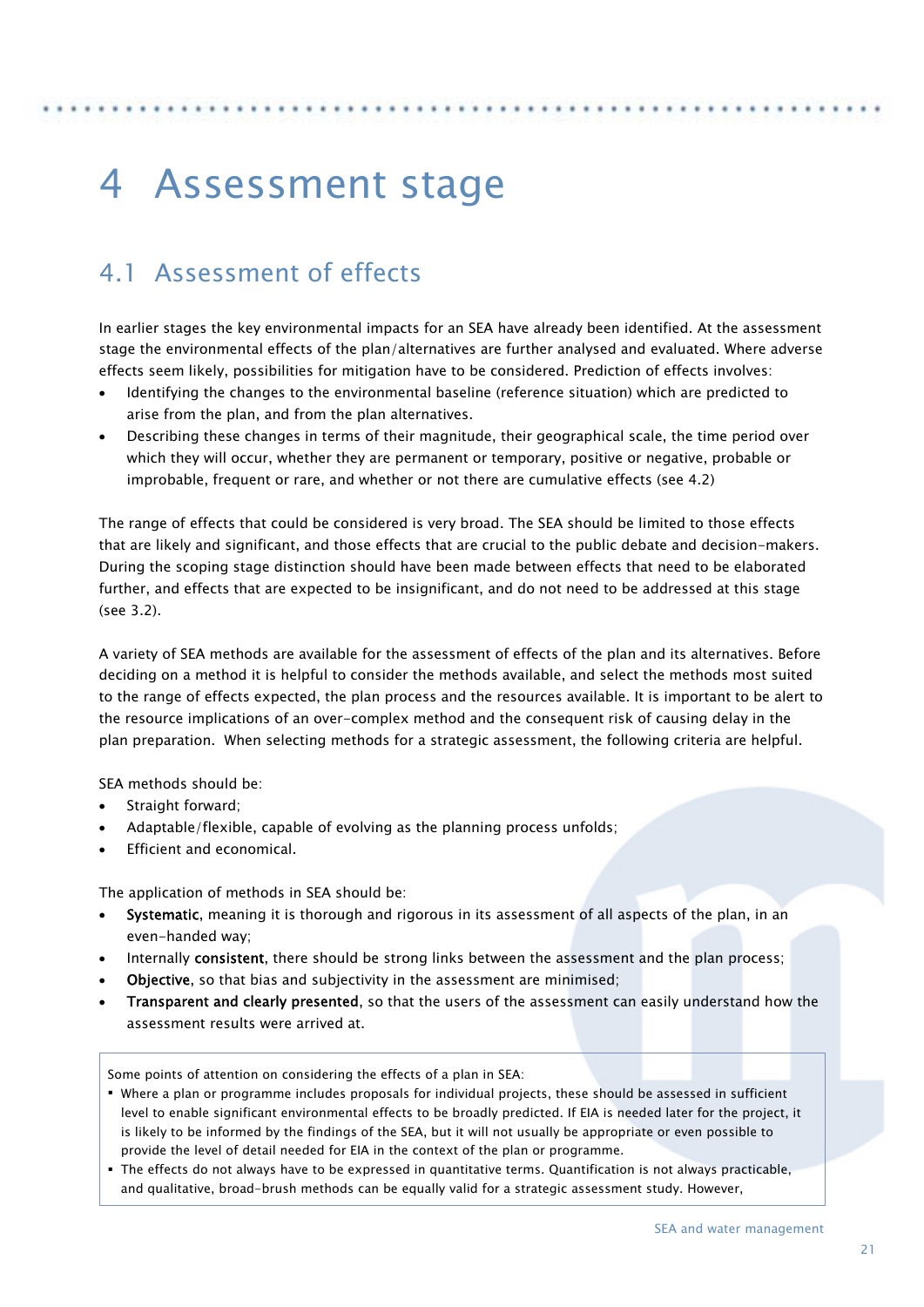qualitative should not mean "guessed". The assessment conclusions should be supported by evidence, such as the results of studies undertaken, discussions or consultation.

- Effects may be expressed in easily understood terms such as "getting better or worse" or a scale from ++ (very positive) to – - (very negative). But the predictions could also be more detailed and quantitative, e.g. a measurable effect would be: "20% reduction of input of nitrogen"
- When using symbols or other ways of presenting information regarding the likely effects (e.g. positive, negative, uncertain, not significant), always explain and justify the choice of symbol with reference to the baseline situation relevant to the SEA objective.
- Consider whether the effect is likely to be permanent or temporary, and the timescale over which the effect is likely to be observed. The timescales themselves will also vary depending on the type of plan or programme and the alternatives being considered.
- Consider the effects of displacement of environmental problems to other areas as a result of the plan or programme (for instance in the Prespa case: could pollution reach Ohrid Lake through karstic outflow?)
- If there are risks or uncertainties attached to the assessment, these should be clearly stated. If effects are uncertain, it is advisable to work with effect ranges (see 4.5).

In water management planning a lot of information will be derived from the analysis of baseline and trends. The current situation for water quality will usually be known through monitoring. The effects of the plan will not usually be immediately measurable. Therefore the effects should be determined based on expert judgement or modelling. The assessment methods will depend on the indicators which are used and the information that is needed for describing the effects.

#### Assessment results: Effects on objectives of the plan (example 1)

If the objective of the plan is to reach good water quality status (WFD-targets) in all water bodies, the effects of alternatives can be compared on the degree to which they contribute to these objectives per water body, as shown in the table below.

| Name<br>Water  | <b>Objectives (long</b><br>term) |                   | Reference<br><b>Current</b> |                 | Alternative 1    |                 | <b>Alternative 2</b> |           |
|----------------|----------------------------------|-------------------|-----------------------------|-----------------|------------------|-----------------|----------------------|-----------|
| Body           | <b>Rivers</b>                    | HMWB &<br>AWB     | status                      | situation       | Variant a        | Variant b       | Variant a            | Variant b |
|                | Good                             |                   | Good                        | <b>Moderate</b> | Good             | Good            | Good                 | Good      |
| $\overline{2}$ | Good                             |                   | <b>Bad</b>                  | <b>Bad</b>      | Poor             | Poor            | <b>Moderate</b>      | Poor      |
| 3              | Good                             |                   | Poor                        | Poor            | <b>Moderate</b>  | Good            | Moderate             | Good      |
| 4              | Good                             |                   | Good                        | Good            | Good             | Good            | Good                 | Good      |
| 5              | Good                             |                   | Moderate                    | Good            | Good             | Good            | Good                 | Good      |
| 6              | Good                             |                   | <b>Moderate</b>             | <b>Moderate</b> | <b>Moderate</b>  | Good            | <b>Moderate</b>      | Good      |
| $\overline{7}$ | Good                             |                   | <b>Moderate</b>             | Poor            | <b>Moderate</b>  | <b>Moderate</b> | <b>Moderate</b>      | Good      |
| 8              | Good                             |                   | <b>Moderate</b>             | Poor            | Moderate<br>Good |                 | <b>Moderate</b>      | Good      |
| 9              |                                  | Good<br>potential | <b>Bad</b>                  | <b>Bad</b>      | Poor             | Moderate        | Moderate             | Good      |

This table gives a quick overview of the results of an assessment, based on expert judgement or modelling different indicators (for ecological and chemical water quality). More detailed tables or others methods of presentation can be used if this is necessary for decision making, for instance if alternatives are only distinct on a more detailed or local level. See next example.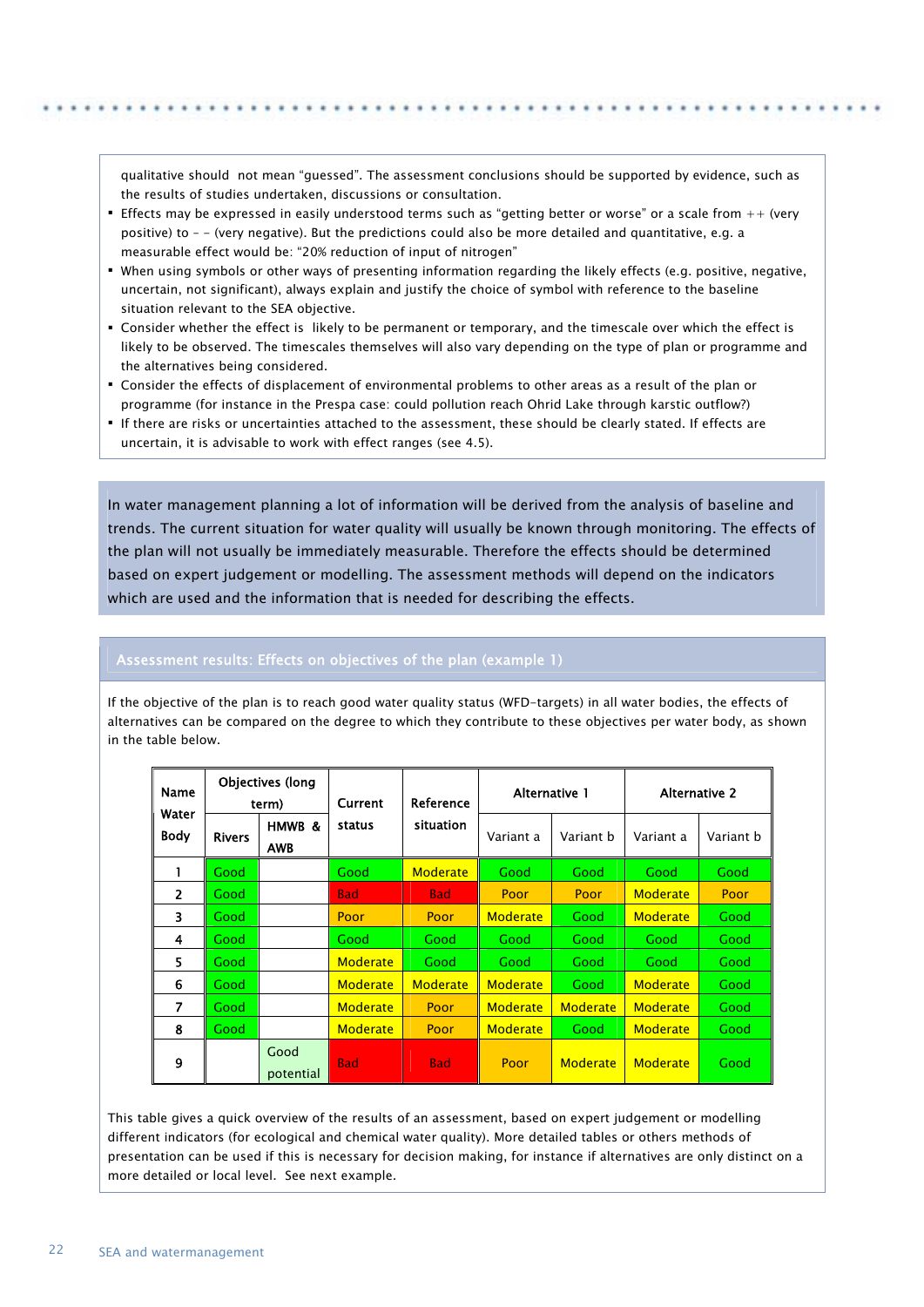## Assessment results: Effects on targets/objectives of the plan (example 2)

For the Regional Watermanagement Plan "Zuid-Holland" the effects of measures for improving water quality were identified based on expert judgement. The SEA showed that the percentage of water bodies for which the WFDtargets will be met is relatively small (< 20%). This could lead to the conclusion that measures are not efficient. However, the WFD applies the principle of "one out, all out", which means the condition of a water body will only be "good" if it meets the target on all parameters. The figures below show that in fact significant improvement on all parameters is accomplished. This illustrates that there are different ways of presenting effects.

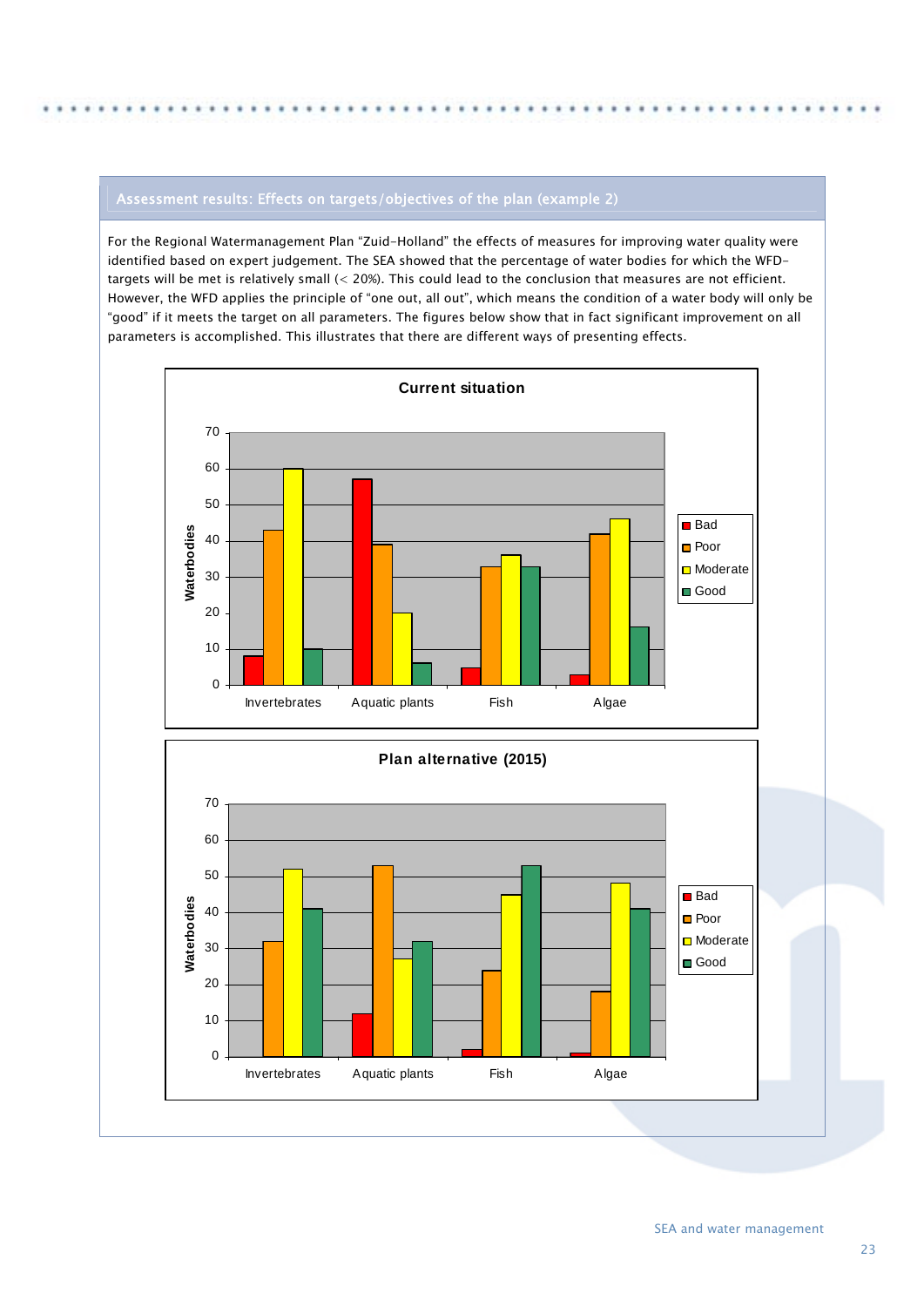## <span id="page-23-0"></span>4.2 Secondary, cumulative and synergistic effects

Many environmental problems result from the accumulation of multiple small and often indirect effects, rather than a few large and obvious ones. Examples include loss of tranquillity, changes in the landscape, loss of heathland and wetland, and climate change. It is at the SEA level that those effects are most effectively identified and addressed. The SEA Directive requires that the assessment of effects include secondary, cumulative and synergistic effects. Often the term cumulative effects is taken to include secondary and synergistic effects.

- Secondary or indirect effects are effects that are not a direct result of the plan, but occur away from the original effect or as a result of a complex pathway.
- Cumulative effects arise, for instance, where several developments each have insignificant effects but together have a significant effect; or where several individual effects of the plan have a combined effect.
- Synergistic effects interact to produce a total effect greater than the sum of the individual effects. Synergistic effects often happen as habitats, resources or human communities get close to capacity.

## <span id="page-23-1"></span>4.3 Mitigation of adverse effects

The SEA-directive requires that the SEA Report include a description of measures to prevent, reduce and eliminate as fully as possible any significant adverse effects that implementing the plan is expected to have on the environment. Exploration of such mitigation measures is ongoing throughout the SEA process. Often mitigation options are integral to the development of plan alternatives. These measures can include proactive avoidance of adverse effects as well as actions taken after effects are noticed.

In the case of watershed management plans, measures will usually be focused on positive environmental effects (improving water quality etc). That often means that mitigation of adverse effects is integral to the development of the plan, and not a separate step undertaken later in the SEA process.

## <span id="page-23-2"></span>4.4 Comparing alternatives

In the SEA report the predicted effects are not merely described, they are also evaluated. It is important for consultation and also for decision-making on the plan, that the report shows which effects will be most serious, and how the effects differ across the alternatives. The environmental objectives that have been defined earlier in the SEA and plan process, provide a useful tool for evaluation of effects and crosscomparison. Each alternative can be weighed against the objectives to see whether it does, or does not, contribute to the realisation of the objectives.

There is not one "correct" comparison of effects and alternatives: different comparisons will reveal different aspects, and more than one may be useful. In SEA, matrices and tables are commonly used to aid comparisons. As an input to a decision about preferred alternatives, it may be useful to summarise the assessment results for the different alternatives in one table. This can help to identify the most appropriate alternative overall. The *reference situation* should be included in this comparison.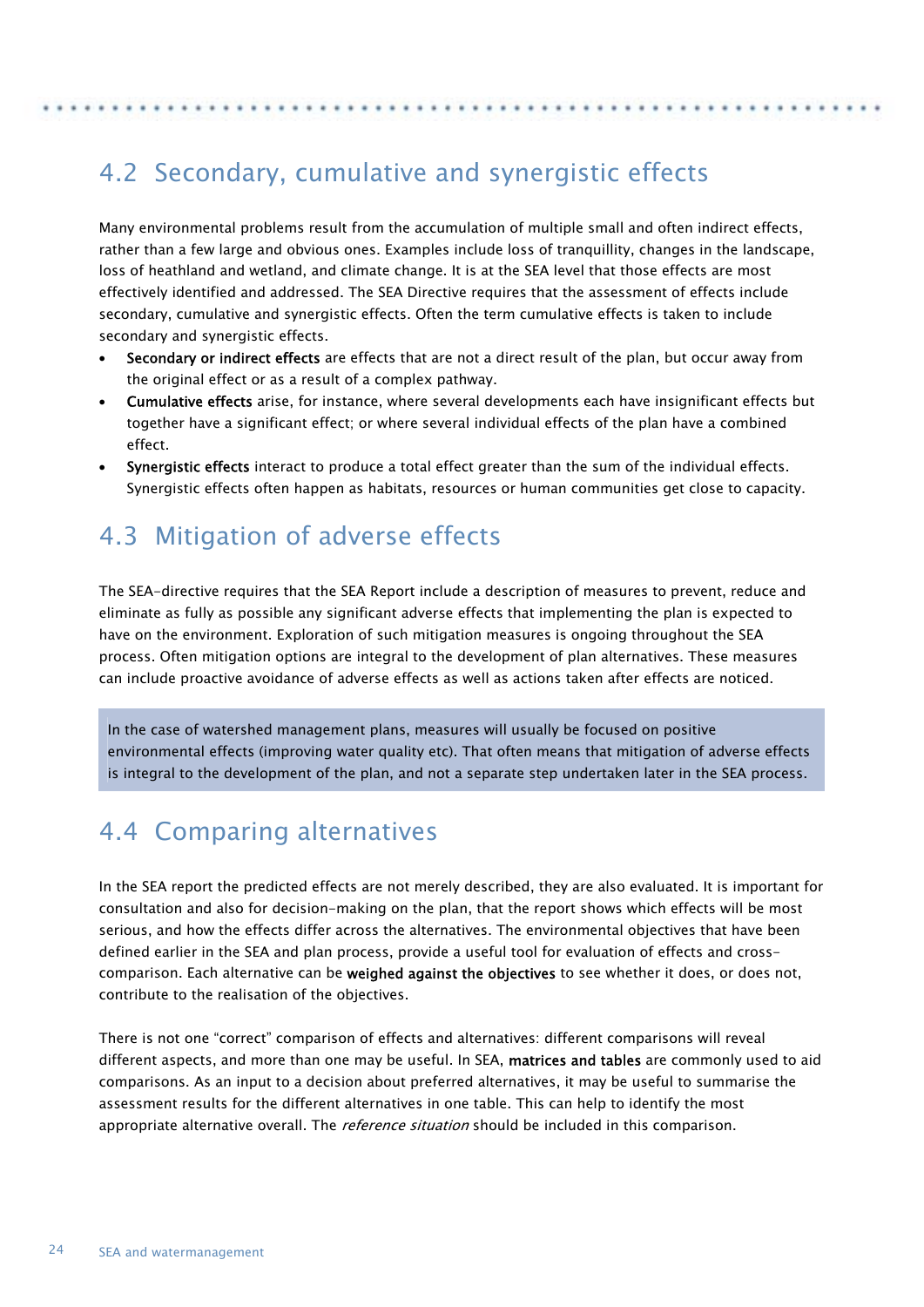| Table 4: Effect scoring, example 1 |                                                            |              |                             |                            |  |  |  |
|------------------------------------|------------------------------------------------------------|--------------|-----------------------------|----------------------------|--|--|--|
| <b>Theme</b>                       | <b>Criteria</b>                                            | <b>Ref</b>   | Alt. A                      | Alt. B                     |  |  |  |
| Hydrology                          | decrease in waterlevel (objective=10 cm)                   | $(-10 cm)$   | $\mathbf{0}$<br>$(+0,7$ cm) | $\mathbf 0$<br>$(+2,3$ cm) |  |  |  |
|                                    | accretion in the channel                                   | $\Omega$     | $0/-$                       | $0/-$                      |  |  |  |
|                                    | safety for shipping                                        | $\mathbf 0$  | $\Omega$                    | $\Omega$                   |  |  |  |
|                                    | future proof                                               | $\Omega$     | $++$                        | $^{+}$                     |  |  |  |
| Soil                               | change of surface                                          | $\Omega$     | $^{+}$<br>$(17, 4)$ ha)     | $+$<br>$(17, 4)$ ha)       |  |  |  |
|                                    | amount of soil to be removed $(m3)$                        | $\mathbf{0}$ | $0/-$<br>(100.000)          | $0/-$<br>(125.000)         |  |  |  |
| <b>Nature</b>                      | restoration of processes and cohesion                      | $\mathbf{0}$ | $+++$                       | $++$                       |  |  |  |
|                                    | loss, conservation or development of<br>protected habitats | $\mathbf{0}$ | $++$                        | $++$                       |  |  |  |
|                                    | disturbance of fauna                                       | 0            | $0/-$                       |                            |  |  |  |

### Table 5: Comparing alternatives, example 1



As mentioned before, it is very important to explain and account for the "scoring" of the alternatives along the selected criteria. This means that a table with comparison results should always be accompanied by a clear explanation of the effects and the differences between the alternatives.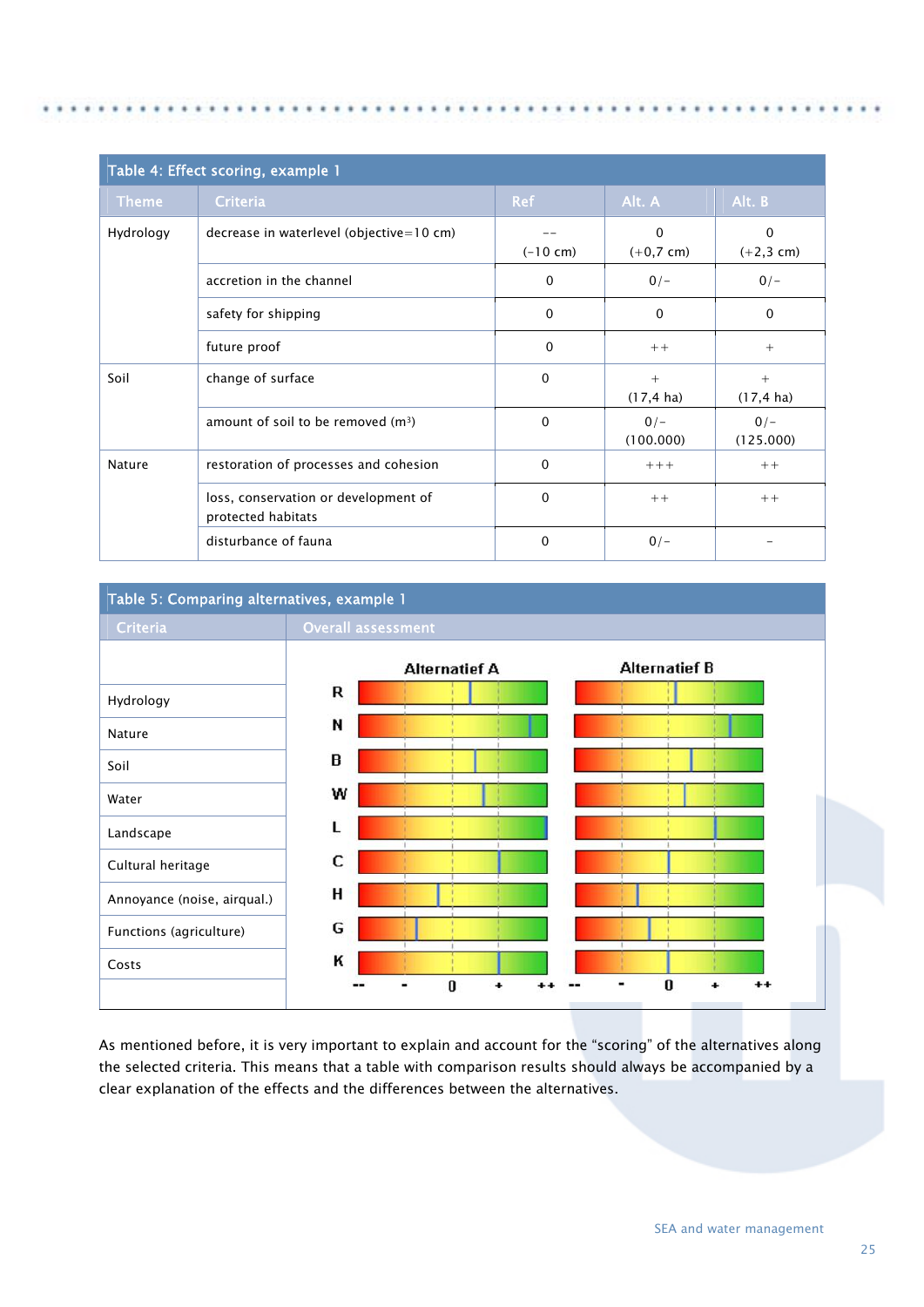| Table 6: Comparing alternatives, example 2 |                              |              |          |          |  |  |  |
|--------------------------------------------|------------------------------|--------------|----------|----------|--|--|--|
| <b>Theme</b>                               | <b>Criteria</b>              | <b>Ref</b>   | Alt. A   | Alt. B   |  |  |  |
|                                            | <b>Terrestrial habitats</b>  | 0            | $+$      |          |  |  |  |
| <b>Nature</b>                              | Rare plants and species      | 0            | $++$     | 0        |  |  |  |
|                                            | Preservation of forest areas | 0            |          |          |  |  |  |
|                                            | Reduction of waste volumes   | $\mathbf{0}$ | 0        | $\Omega$ |  |  |  |
| Human<br>beings                            | Protection of drinking water | 0            | $\Omega$ | $++$     |  |  |  |
|                                            | Protection of tourist areas  | 0            | $+$      |          |  |  |  |
| Cultural                                   | Change in landscape          | 0            | $\Omega$ |          |  |  |  |
| heritage                                   | Protection of archaeology    | 0            |          |          |  |  |  |
| Soil                                       | Priority substances          | 0            | 0        |          |  |  |  |

## <span id="page-25-0"></span>4.5 Gaps in knowledge and uncertainties

If any difficulties have been encountered in the assessment (such as technical deficiencies or lack of know-how), these should be documented in the SEA Report. Being clear about the limitations of the SEA report will improve the credibility of the report. Attempts to reveal such limitations can backfire. People quickly lose trust in the SEA document and the authority responsible for it, when purposefully hidden shortcomings are revealed in the review stage. For the same reasons, assumptions, for instance about underlying trends or details of projects to be developed under the plan, should also be clearly stated.

The limitations in the SEA information also need to be clear so that the competent authority can adequately respond to them. A distinction can be made in three different categories of gaps in knowledge:

- Crucial for decision making: a decision can not be made without this knowledge;
- Relevant for decision making: extra investigation, requirements or monitoring actions are needed;
- Not relevant for decision making on this level (the information is not needed at this strategic level and can be collected in later stages).

In case of (significant) uncertainties in effects it is advisable to present in the SEA report:

- ranges in size and seriousness of effects;
- significance of differences between alternatives;
- to what extent the (possible) effects are manageable and/or reversible.

To deal with the uncertainties in decision-making it can be useful to define "no-regret options" and backup measures that are not taken straight away, but may be deployed if ongoing monitoring shows a decline in environmental quality. When defining such back-up measures, it is important to be clear how and when it is decided that the back-up measure is needed, and who is responsible for taking the measure.

### What to do at this stage:

- Present the results of the assessment to stakeholders, including effects, achievement of objectives, mitigation and gaps in information and uncertainties.
- Use figures, matrices and tables to illustrate the composition of alternatives and to aid comparisons. Summarise the assessment results for the different alternatives in one table.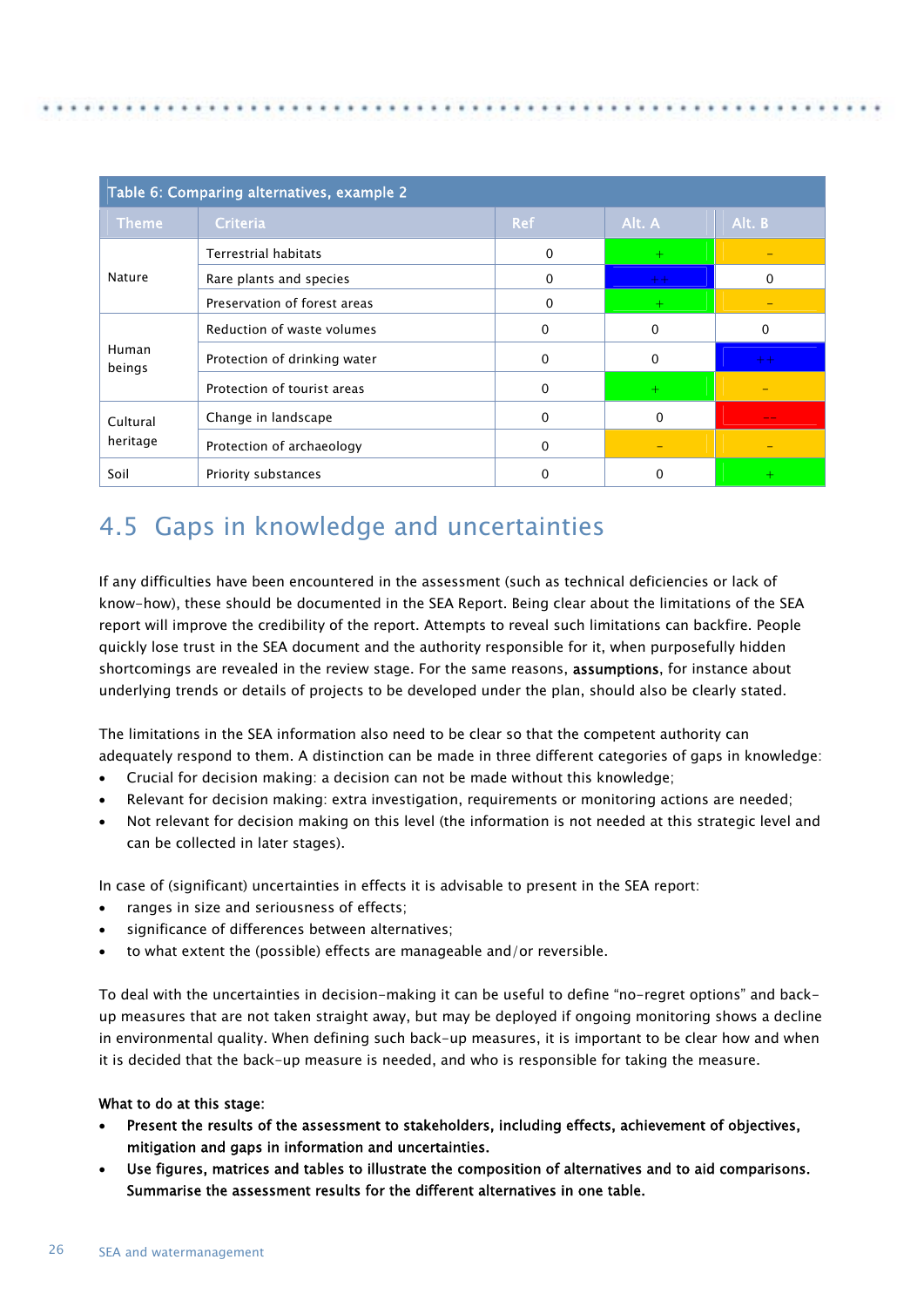## <span id="page-26-0"></span>5 Participation and consultation

Consultation involves communication with the Ministry of Environmental Protection and Physical Planning, relevant institutions, as well as the public. The public is defined as one or more natural or legal persons and their associations, organisations or groups. It includes, but is not limited to, the public affected or likely to be affected by, or having interest in the plan. The public could be represented by individuals, as well as by organisations, such as NGOs and business councils, that stand for certain interests. There are several reasons why it is important that the public be consulted in the SEA process:

- local inhabitants and organisations may provide local expertise and knowledge;
- public participation may help to identify important issues or concerns;

 $\overline{a}$ 

- local inhabitants and interest groups may propose additional alternatives for consideration;
- public participation can help to avoid possible conflicts further down the line;
- public participation ensures openness of the SEA process and plan process, which in turn improves the credibility of SEA decision-making and public support for the plan.

In the Prespa case the *Prespa Lake Watershed Management Council* has been especially established for plan development and implementation. The members of the council represent all important interests related to the plan, such as municipalities, Natural Parks institutions, NGOs, Ministry of Environment And Physical Planning staff, water users (associations) and research/academic institutes.

In case of transboundary plans (plans which might affect other countries or plans in which effects from other countries could be relevant) it is also necessary to consult with neighbouring countries on objectives and alternatives (measures).

Ideally, consultation with the public is not limited to the provision of information by the competent authority, but also gives public parties an opportunity to have an input in the SEA process. Key stages for consultation of stakeholders in the planning and SEA-process are mentioned throughout this guidance document:

- identify the needs for and sources of baseline information  $(§ 2.1)$
- $\blacksquare$  discuss uncertainties in information and the way these are dealt with (§ 2.2)
- discuss problems and causes and determine the context of the plan  $(§ 2.3)$
- reach consensus on objectives, priorities and indicators for measuring the effects of the plan ( $\S$  3.1) and 3.2)
- discuss possible measures and (strategic) alternatives to assess ( $\S$  3.3)
- present the results of the assessment, including effects, achievement of objectives, mitigation and gaps in information and uncertainties (Ch 4).

The last bullet in the series above represents the consultation step that is a regulatory requirement according to the Macedonian SEA procedure. However, it is advisable to go beyond this obligatory consultation, and to consult stakeholders in all of these stages described. This is especially important for gaining support for the plan implementation.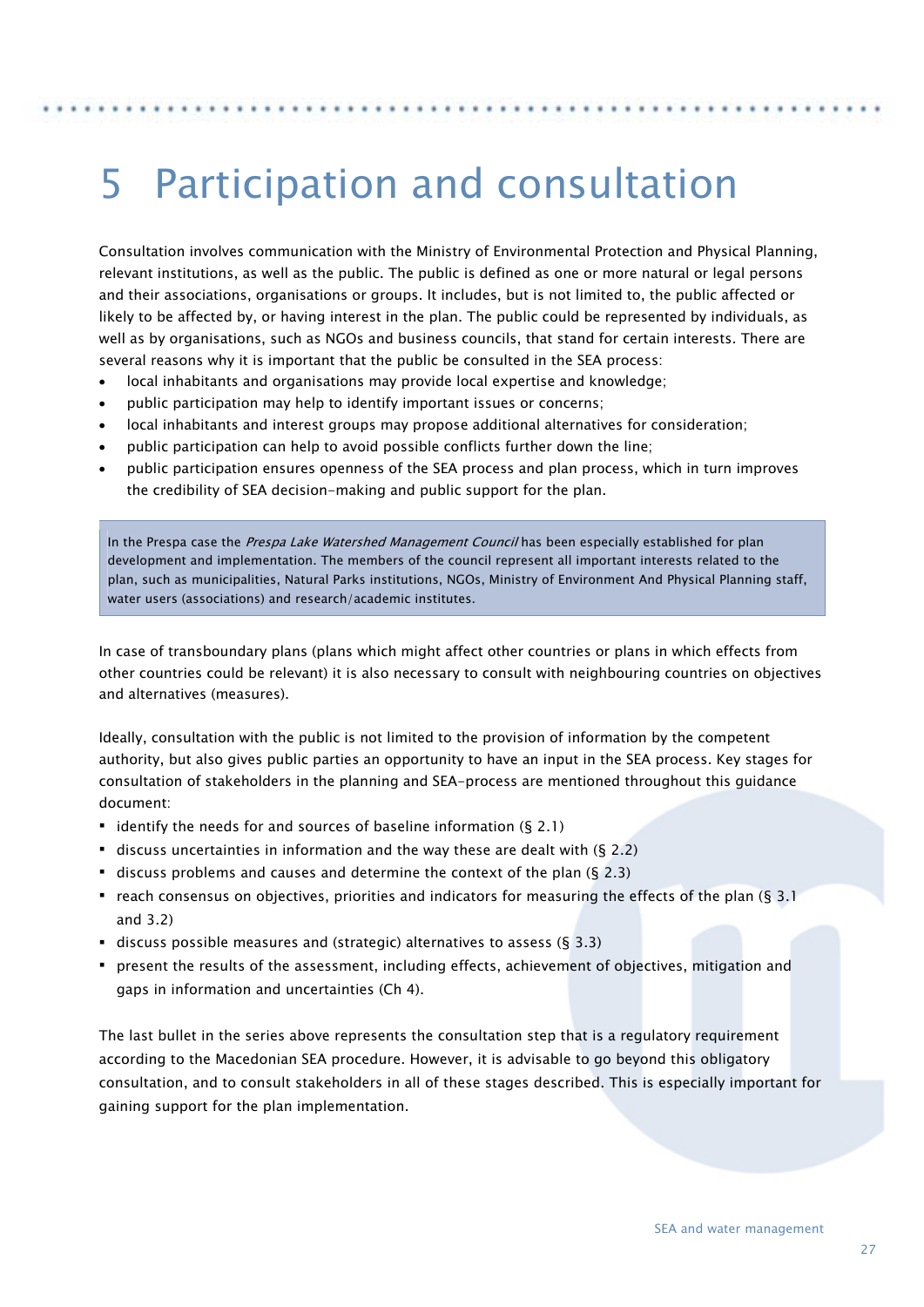## <span id="page-27-0"></span>6 Next steps

The next steps in the SEA process are outlined below. For more details other guidance is available (for instance: ODPM publication "A practical guide to the SEA Directive", September 2005).

#### <span id="page-27-1"></span>Preparing SEA-report and draft watershed management plan

The assessment and evaluation of effects is documented in the SEA report. This report should reflect and support the draft plan on which formal public consultation is carried out. While the SEA Report does not need to be issued as a document separate from the draft plan, it must be clearly distinguishable from it.

In deciding the length and the level of detail to be provided in a SEA Report, the competent authority should bear in mind its purpose as a public consultation document. It is important to be selective about the information in the report. Certainly include information that is essential for understanding the SEA process and results that are crucial for the plan itself. Background information – for more "advanced" readers - can be presented in annexes or separate reports. The SEA report is likely to be of interest to a wide variety of readers, including decision-makers, other plan/programme-making authorities, authorities with environmental responsibilities, NGOs, and members of the public. It should be written and prepared with this range of users in mind, and must include a non-technical summary.

The non-technical summary is a very important part of the SEA-report, because this is the part that is most often read by the public ánd by decision-makers. Consequently, this summary should be easy to understand for non-experts and should contain the most important information and conclusions from the report, about objectives, alternatives and effects, using clear language and matrices, tables and illustrations to provide a good overview.

#### <span id="page-27-2"></span>Review and consultation on SEA and draft plan

To ensure that the SEA is of good quality, two mechanisms for quality control have been built into the SEA process in Macedonia. The first is review of the SEA report in the public consultation process. Participation provides interested individuals and organisations with an opportunity to scrutinise the SEA information and provide comments. A full draft of the SEA Report has to be made available for consultation at the same time as the draft plan, so that consultation on both documents can be integrated.

The second quality control mechanism is the review by the Department of Sustainable Development of the Ministry of Environment and Physical Planning (MoEP&PP). The SEA report has to be submitted to this department for a "first opinion" at the same time that it is released for public consultation. After consulting the public, the competent authority finalises the draft SEA Report, keeping the departments first opinion in mind, and again submits it to the MoEP&PP for review. The Ministry reviews the SEA with two key questions in mind:

- Is the information in the SEA report sufficient and adequate for decision-making on the plan?
- Was the SEA process followed properly?

#### <span id="page-27-3"></span>Decision making

The EU SEA Directive requires that the information in the SEA Report and the responses to consultation to be taken into account during the preparation of the plan and before the final decision is taken to adopt the plan. The Authority responsible for making the decision on the plan has to publish this decision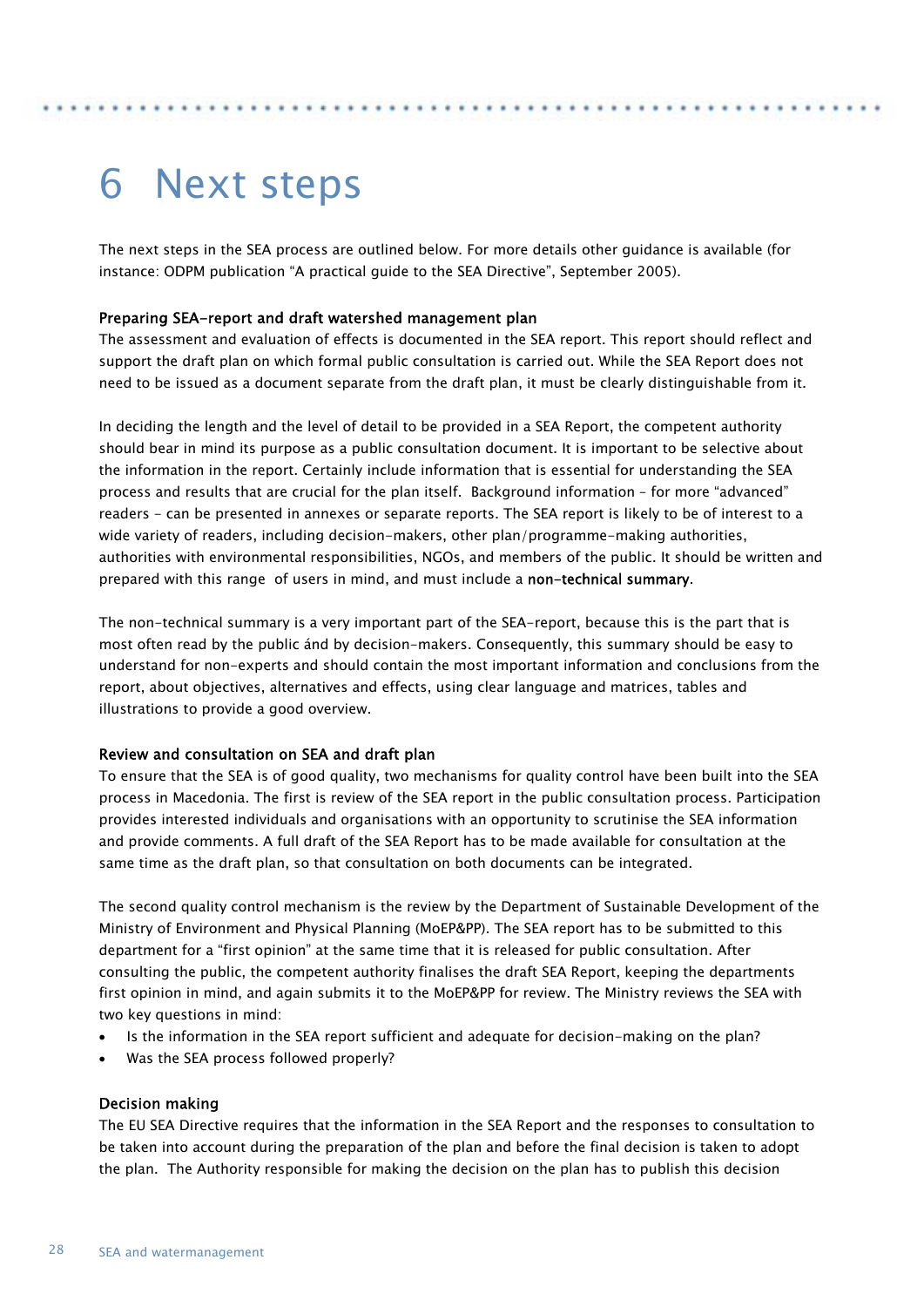according to the Macedonian. With this decision a summary of how the SEA and consultation findings have been taken into account can be published.

#### <span id="page-28-0"></span>Monitoring and evaluation

Monitoring allows the actual significant environmental effects of implementing the plan to be tested against those predicted. It thus helps to ensure that any problems which arise during implementation, whether or not they were foreseen, are identified and future predictions made more accurately. Monitoring can be integral to compiling baseline information for future plans, and to preparing information which will be needed for EIAs of projects. Monitoring and evaluation of progress towards objectives and targets can form a crucial part of planning feedback mechanisms. Feedback from the monitoring process helps to provide more relevant information that can be used to pinpoint specific performance issues and significant effects, and ultimately lead to more informed decision-making.